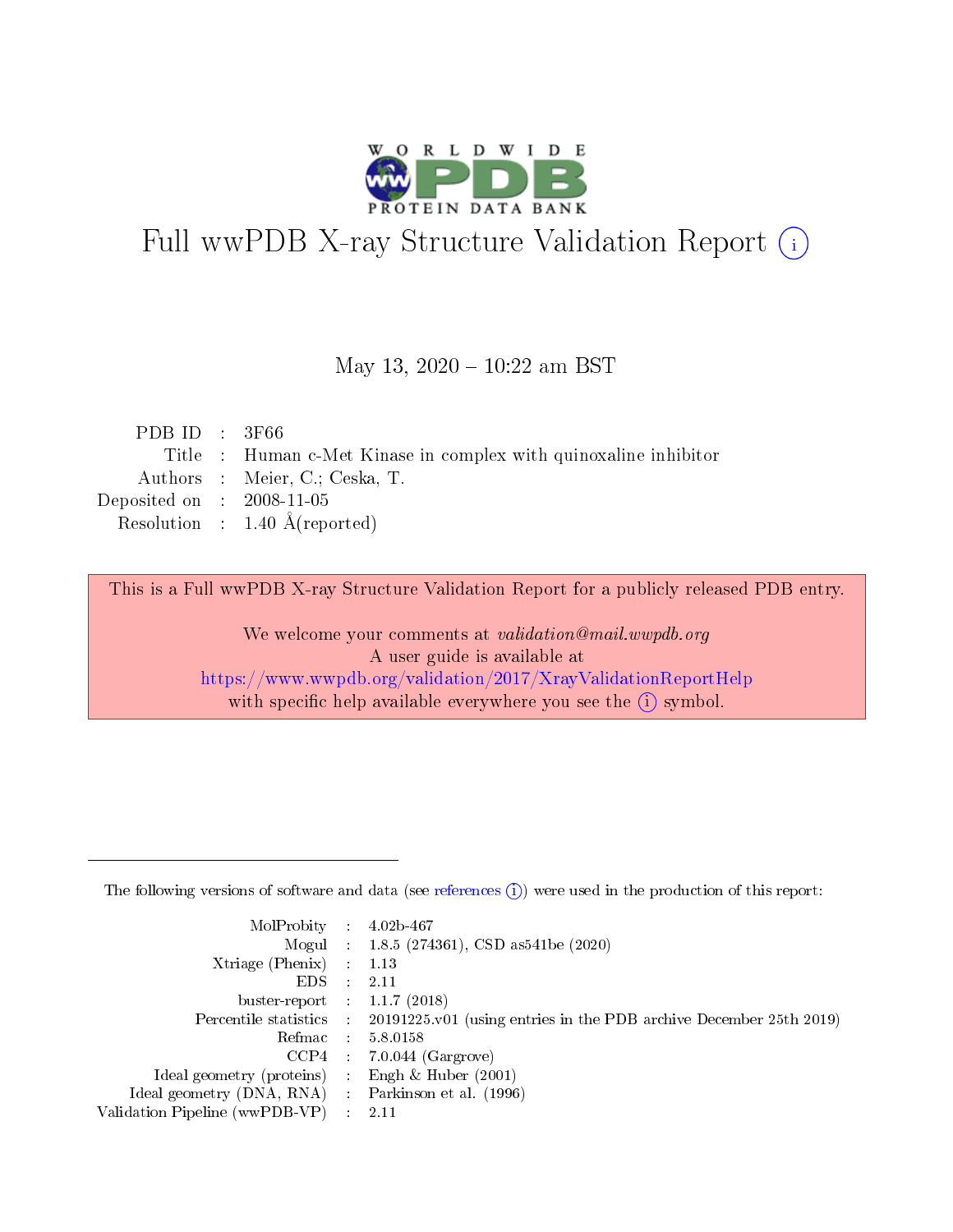# 1 [O](https://www.wwpdb.org/validation/2017/XrayValidationReportHelp#overall_quality)verall quality at a glance  $(i)$

The following experimental techniques were used to determine the structure: X-RAY DIFFRACTION

The reported resolution of this entry is 1.40 Å.

Percentile scores (ranging between 0-100) for global validation metrics of the entry are shown in the following graphic. The table shows the number of entries on which the scores are based.



| Metric                | Whole archive<br>$(\#\text{Entries})$ | Similar resolution<br>$(\# \text{Entries}, \text{resolution range}(\text{\AA}))$ |
|-----------------------|---------------------------------------|----------------------------------------------------------------------------------|
| $R_{free}$            | 130704                                | $1714(1.40-1.40)$                                                                |
| Clashscore            | 141614                                | $1812(1.40-1.40)$                                                                |
| Ramachandran outliers | 138981                                | $1763(1.40-1.40)$                                                                |
| Sidechain outliers    | 138945                                | $1762(1.40-1.40)$                                                                |
| RSRZ outliers         | 127900                                | $1674(1.40-1.40)$                                                                |

The table below summarises the geometric issues observed across the polymeric chains and their fit to the electron density. The red, orange, yellow and green segments on the lower bar indicate the fraction of residues that contain outliers for  $>=3, 2, 1$  and 0 types of geometric quality criteria respectively. A grey segment represents the fraction of residues that are not modelled. The numeric value for each fraction is indicated below the corresponding segment, with a dot representing fractions  $\epsilon=5\%$  The upper red bar (where present) indicates the fraction of residues that have poor fit to the electron density. The numeric value is given above the bar.

| Mol | ${\rm Chain \mid Length}$ | Quality of chain |            |
|-----|---------------------------|------------------|------------|
|     | 298                       | 8%<br>81%        | 14%        |
|     | 298                       | 7%<br>77%        | 13%<br>10% |

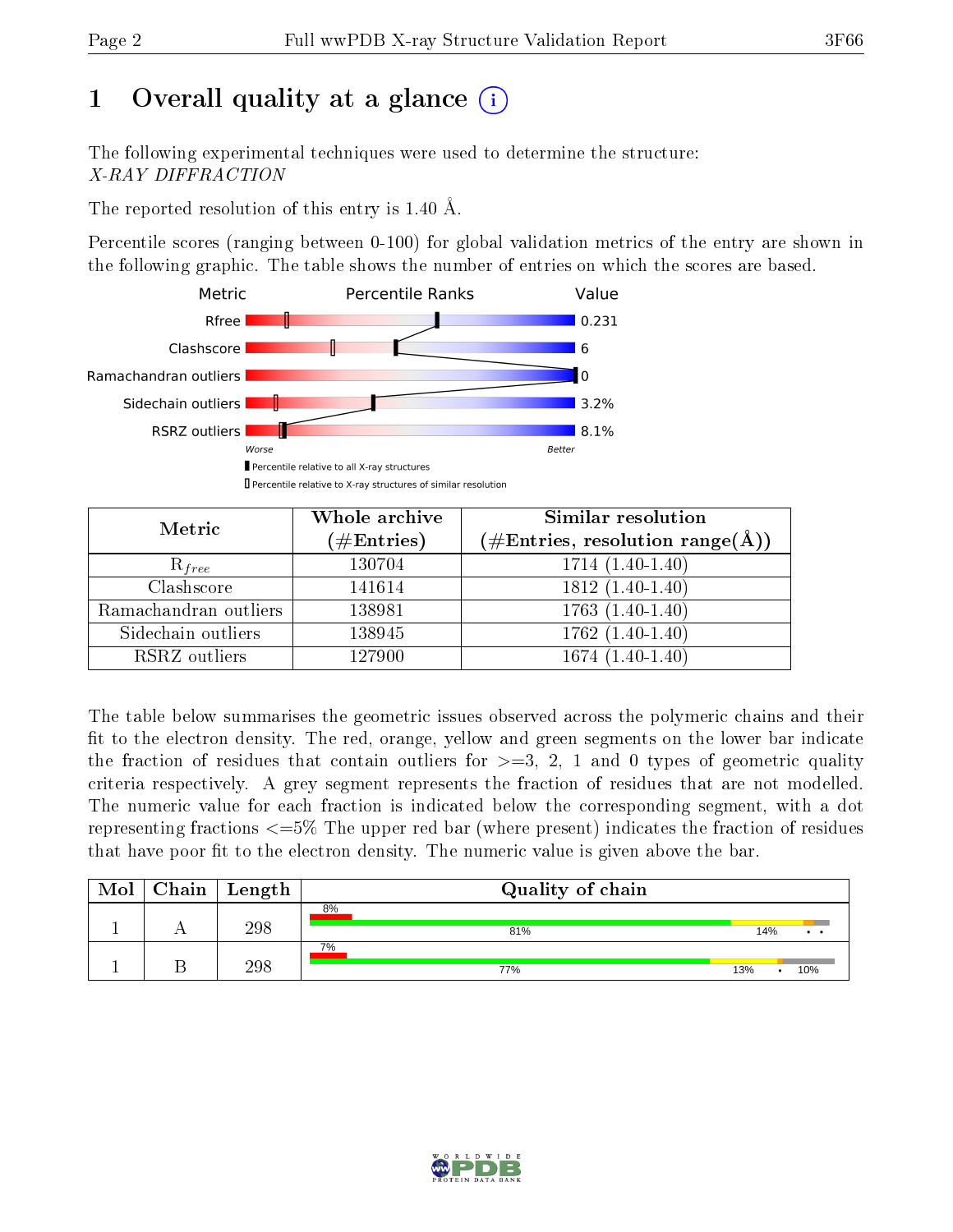# 2 Entry composition (i)

There are 5 unique types of molecules in this entry. The entry contains 5160 atoms, of which 0 are hydrogens and 0 are deuteriums.

In the tables below, the ZeroOcc column contains the number of atoms modelled with zero occupancy, the AltConf column contains the number of residues with at least one atom in alternate conformation and the Trace column contains the number of residues modelled with at most 2 atoms.

Molecule 1 is a protein called Hepatocyte growth factor receptor.

| $\bf{Mol}$ |  | Chain   Residues | Atoms        |          |         |      |      |    | $ZeroOcc \mid AltConf \mid Trace$ |  |
|------------|--|------------------|--------------|----------|---------|------|------|----|-----------------------------------|--|
|            |  | 288              |              | Total C  | -N      |      |      |    |                                   |  |
|            |  |                  | 2352         | - 1519 - | 398 419 |      | - 16 |    |                                   |  |
|            |  | 269              |              | Total C  | -N      |      |      |    |                                   |  |
|            |  | 2268             | 1465 393 394 |          |         | - 16 |      | 10 |                                   |  |

There are 2 discrepancies between the modelled and reference sequences:

| Chain | Residue | Modelled | Actual | Comment        | <b>Reference</b> |
|-------|---------|----------|--------|----------------|------------------|
|       | 1272    | LEU      | VAI    | SEE REMARK 999 | UNP P08581       |
|       | 1979    | LEU      | VA I   | SEE REMARK 999 | UNP P08581       |

 Molecule 2 is 3-[3-(4-methylpiperazin-1-yl)-7-(trifluoromethyl)quinoxalin-5-yl]phenol (three-letter code: IHX) (formula:  $C_{20}H_{19}F_3N_4O$ ).



| Mol | Chain   Residues |             | Atoms |  | $\rm ZeroOcc \mid AltConf$ |  |
|-----|------------------|-------------|-------|--|----------------------------|--|
|     |                  | Total C F N |       |  |                            |  |

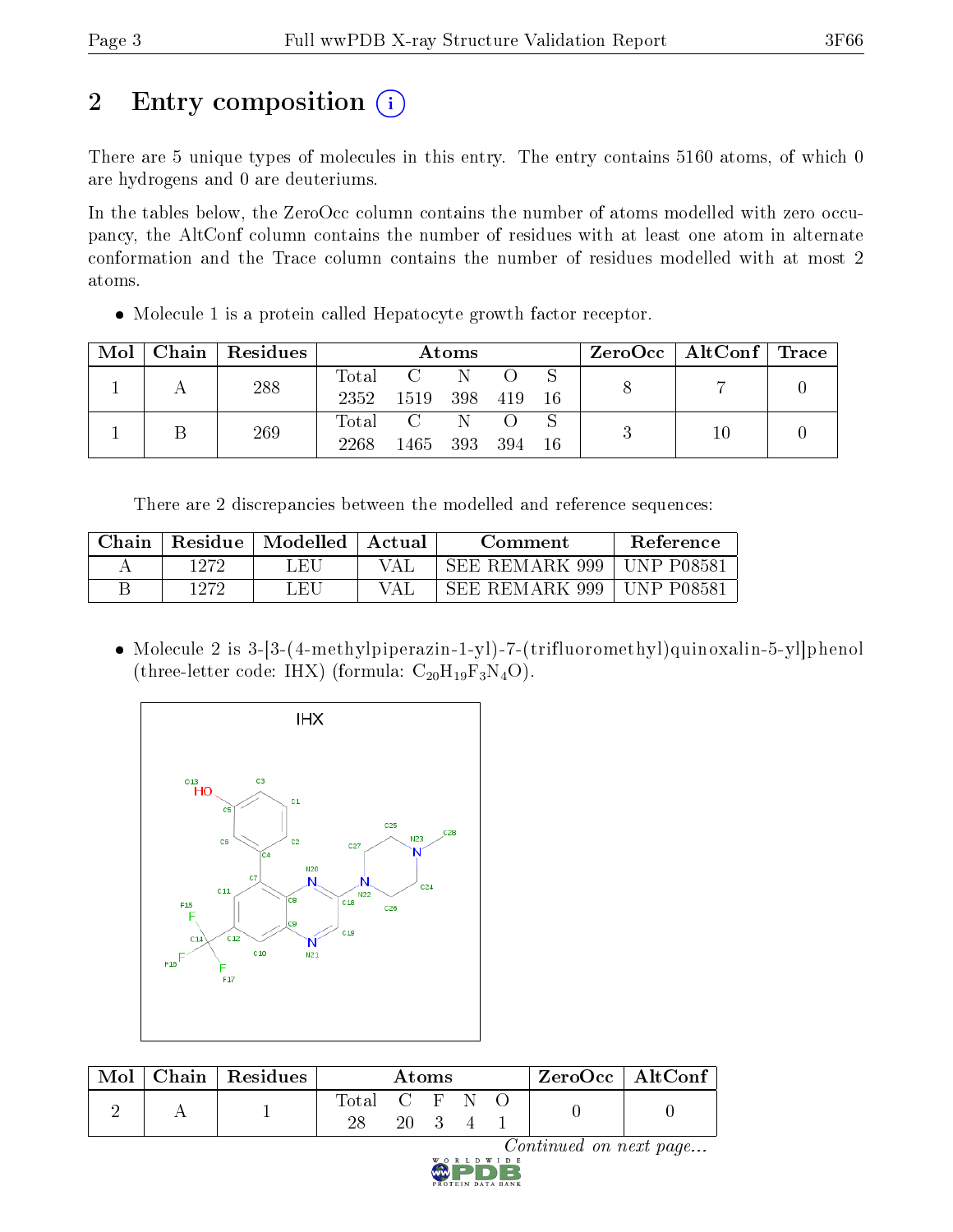Continued from previous page...

| Mol | Chain   Residues |               | Atoms |  |  | ZeroOcc   AltConf |
|-----|------------------|---------------|-------|--|--|-------------------|
|     |                  | Total C F N O |       |  |  |                   |
|     |                  |               |       |  |  |                   |

 $\bullet$  Molecule 3 is GAMMA-BUTYROLACTONE (three-letter code: GBL) (formula:  $\rm{C_4H_6O_2}).$ 



| Mol | Chain | Residues | Atoms                                                | $ZeroOcc \   \$ AltConf |
|-----|-------|----------|------------------------------------------------------|-------------------------|
| 3   |       |          | Total<br>C<br>$\bigcirc$<br>6<br>$\overline{2}$<br>4 |                         |
| 3   | А     |          | Total<br>C<br>$\bigcirc$<br>6<br>$\overline{2}$<br>4 |                         |
| 3   | A     |          | Total<br>C<br>$\bigcirc$<br>$\overline{2}$<br>6<br>4 |                         |
| 3   | B     |          | Total<br>C<br>6<br>2<br>$\overline{4}$               |                         |
| 3   |       |          | Total<br>C<br>$\left( \right)$<br>2                  |                         |

Molecule 4 is SODIUM ION (three-letter code: NA) (formula: Na).

|  | $\text{Mol}$   Chain   Residues | <b>Atoms</b>         | ZeroOcc   AltConf |  |
|--|---------------------------------|----------------------|-------------------|--|
|  |                                 | Total<br>$N_{\rm A}$ |                   |  |

Molecule 5 is water.

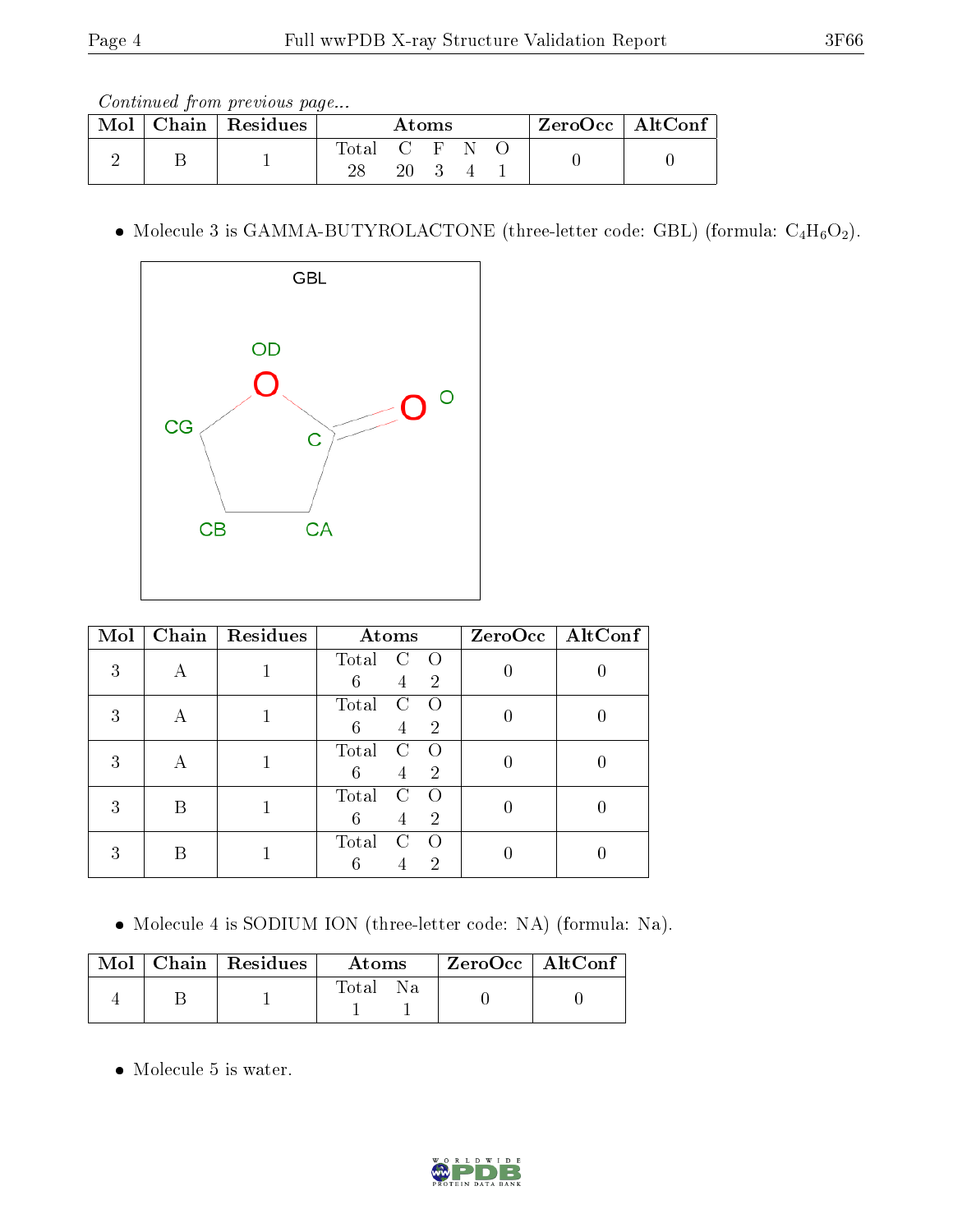|               | $Mol$   Chain   Residues | Atoms               | ZeroOcc   AltConf |  |
|---------------|--------------------------|---------------------|-------------------|--|
| h             | 222                      | Total<br>222<br>222 |                   |  |
| $\mathcal{L}$ | 231                      | Total<br>231<br>231 |                   |  |

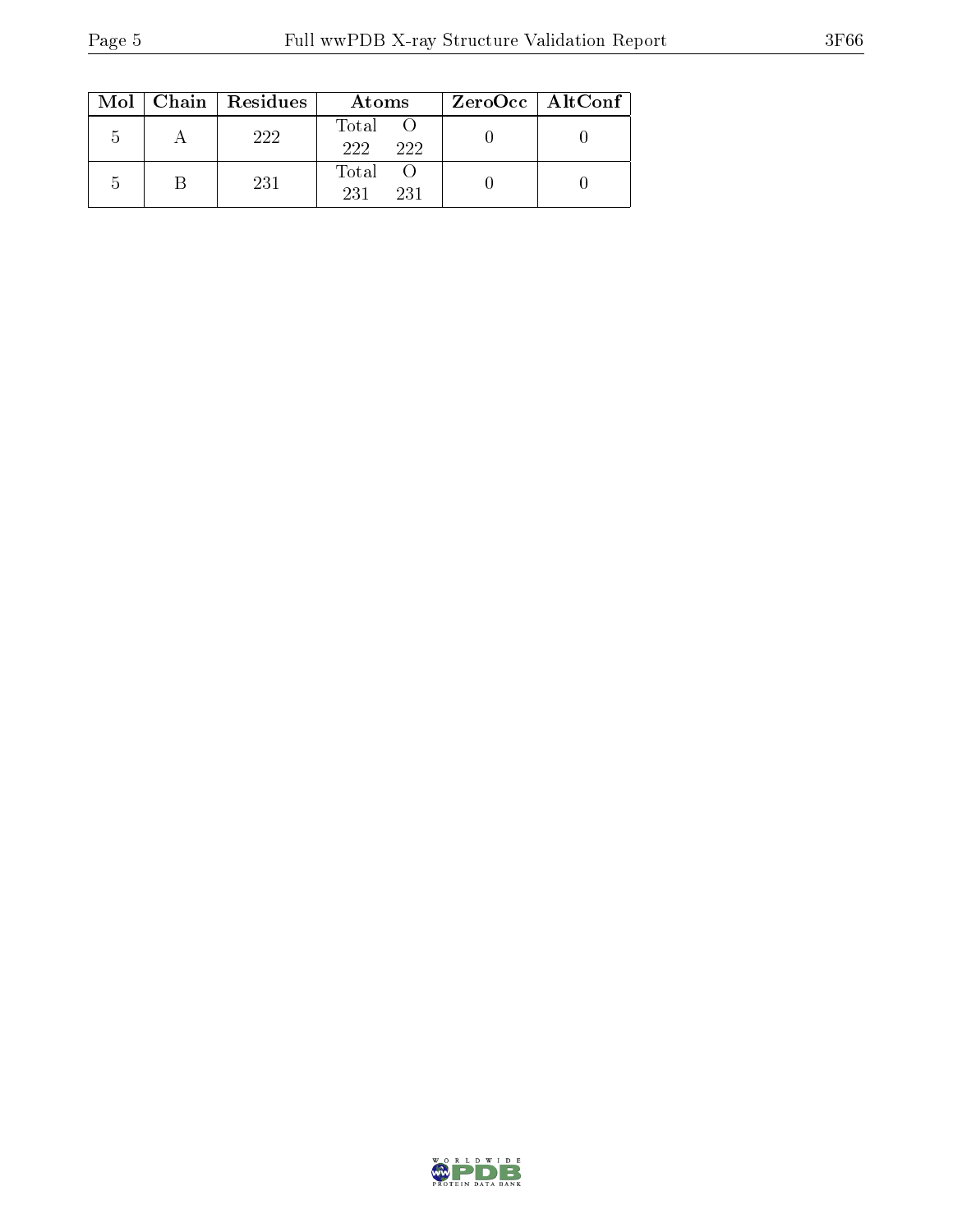# 3 Residue-property plots  $(i)$

These plots are drawn for all protein, RNA and DNA chains in the entry. The first graphic for a chain summarises the proportions of the various outlier classes displayed in the second graphic. The second graphic shows the sequence view annotated by issues in geometry and electron density. Residues are color-coded according to the number of geometric quality criteria for which they contain at least one outlier: green  $= 0$ , yellow  $= 1$ , orange  $= 2$  and red  $= 3$  or more. A red dot above a residue indicates a poor fit to the electron density (RSRZ  $> 2$ ). Stretches of 2 or more consecutive residues without any outlier are shown as a green connector. Residues present in the sample, but not in the model, are shown in grey.



• Molecule 1: Hepatocyte growth factor receptor







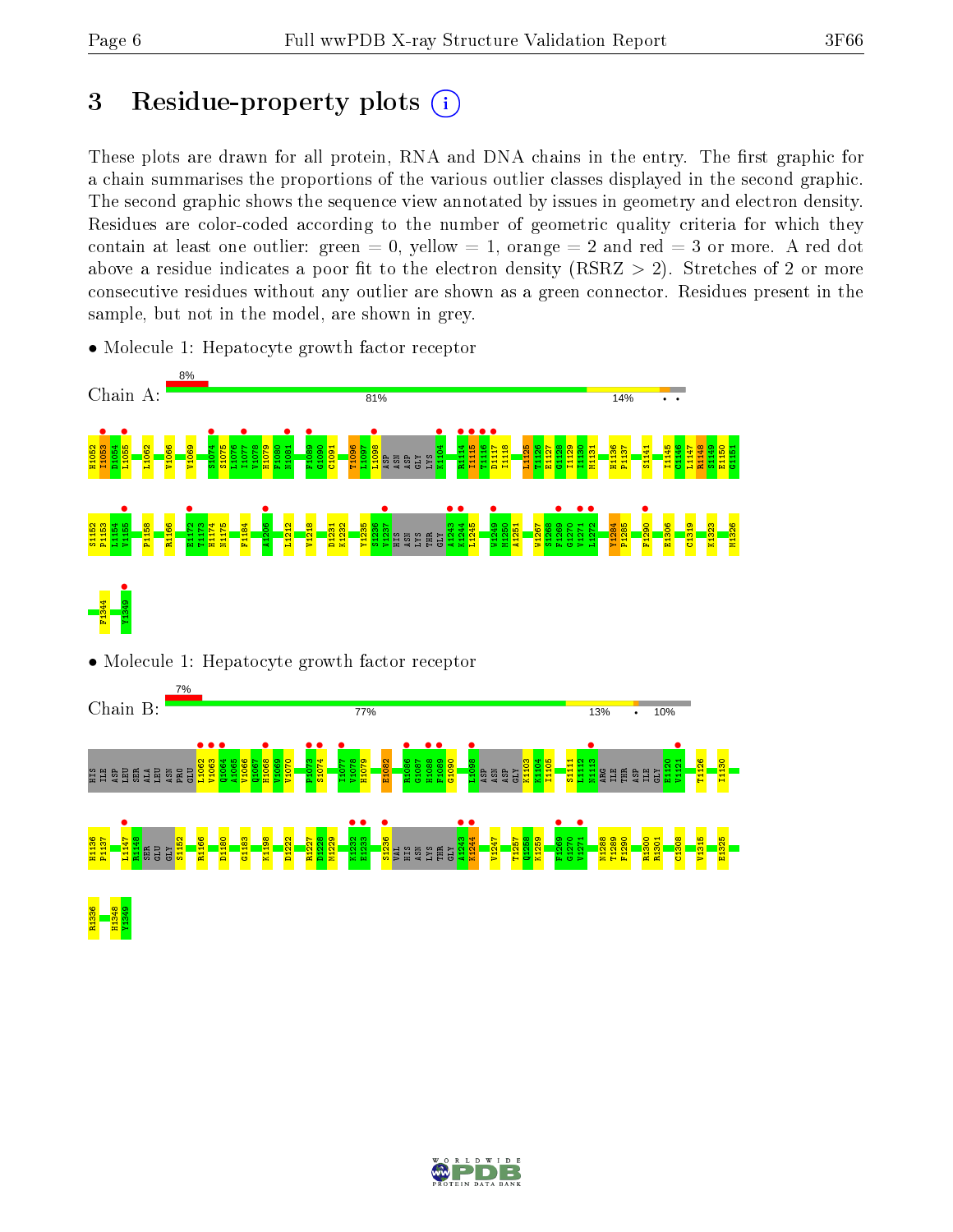# 4 Data and refinement statistics  $(i)$

| Property                                                             | Value                                                    | Source     |
|----------------------------------------------------------------------|----------------------------------------------------------|------------|
| $\overline{\text{Space}}$ group                                      | $P_1$                                                    | Depositor  |
| Cell constants                                                       | $47.59\text{\AA}$<br>$75.60\text{\AA}$<br>47.38Å         |            |
| a, b, c, $\alpha$ , $\beta$ , $\gamma$                               | $103.62^\circ$<br>$98.29^\circ$<br>$100.70^\circ$        | Depositor  |
| Resolution $(A)$                                                     | 20.00<br>$-1.40$                                         | Depositor  |
|                                                                      | 24.56<br>1.40<br>$\equiv$                                | <b>EDS</b> |
| % Data completeness                                                  | (Not available) $(20.00-1.40)$                           | Depositor  |
| (in resolution range)                                                | 88.6 (24.56-1.40)                                        | <b>EDS</b> |
| $R_{merge}$                                                          | 0.05                                                     | Depositor  |
| $\mathrm{R}_{sym}$                                                   | $0.04\,$                                                 | Depositor  |
| $\sqrt{I/\sigma}(I) > 1$                                             | $2.02$ (at 1.40Å)                                        | Xtriage    |
| Refinement program                                                   | <b>REFMAC 5.2.0005</b>                                   | Depositor  |
|                                                                      | 0.168<br>0.225<br>$\mathbf{A}$                           | Depositor  |
| $R, R_{free}$                                                        | 0.177<br>0.231<br>$\ddot{\phantom{a}}$                   | DCC        |
| $R_{free}$ test set                                                  | 3235 reflections $(3.00\%)$                              | wwPDB-VP   |
| Wilson B-factor $(A^2)$                                              | 14.1                                                     | Xtriage    |
| Anisotropy                                                           | 0.197                                                    | Xtriage    |
| Bulk solvent $k_{sol}(e/\mathring{A}^3)$ , $B_{sol}(\mathring{A}^2)$ | $0.35$ , $58.7$                                          | <b>EDS</b> |
| L-test for twinning <sup>2</sup>                                     | $\langle  L  \rangle = 0.49, \langle L^2 \rangle = 0.32$ | Xtriage    |
| Estimated twinning fraction                                          | $0.019$ for $-k,-h,-l$                                   | Xtriage    |
| $F_o, F_c$ correlation                                               | 0.97                                                     | <b>EDS</b> |
| Total number of atoms                                                | 5160                                                     | wwPDB-VP   |
| Average B, all atoms $(A^2)$                                         | 27.0                                                     | wwPDB-VP   |

Xtriage's analysis on translational NCS is as follows: The largest off-origin peak in the Patterson function is  $6.84\%$  of the height of the origin peak. No significant pseudotranslation is detected.

<sup>&</sup>lt;sup>2</sup>Theoretical values of  $\langle |L| \rangle$ ,  $\langle L^2 \rangle$  for acentric reflections are 0.5, 0.333 respectively for untwinned datasets, and 0.375, 0.2 for perfectly twinned datasets.



<span id="page-6-1"></span><span id="page-6-0"></span><sup>1</sup> Intensities estimated from amplitudes.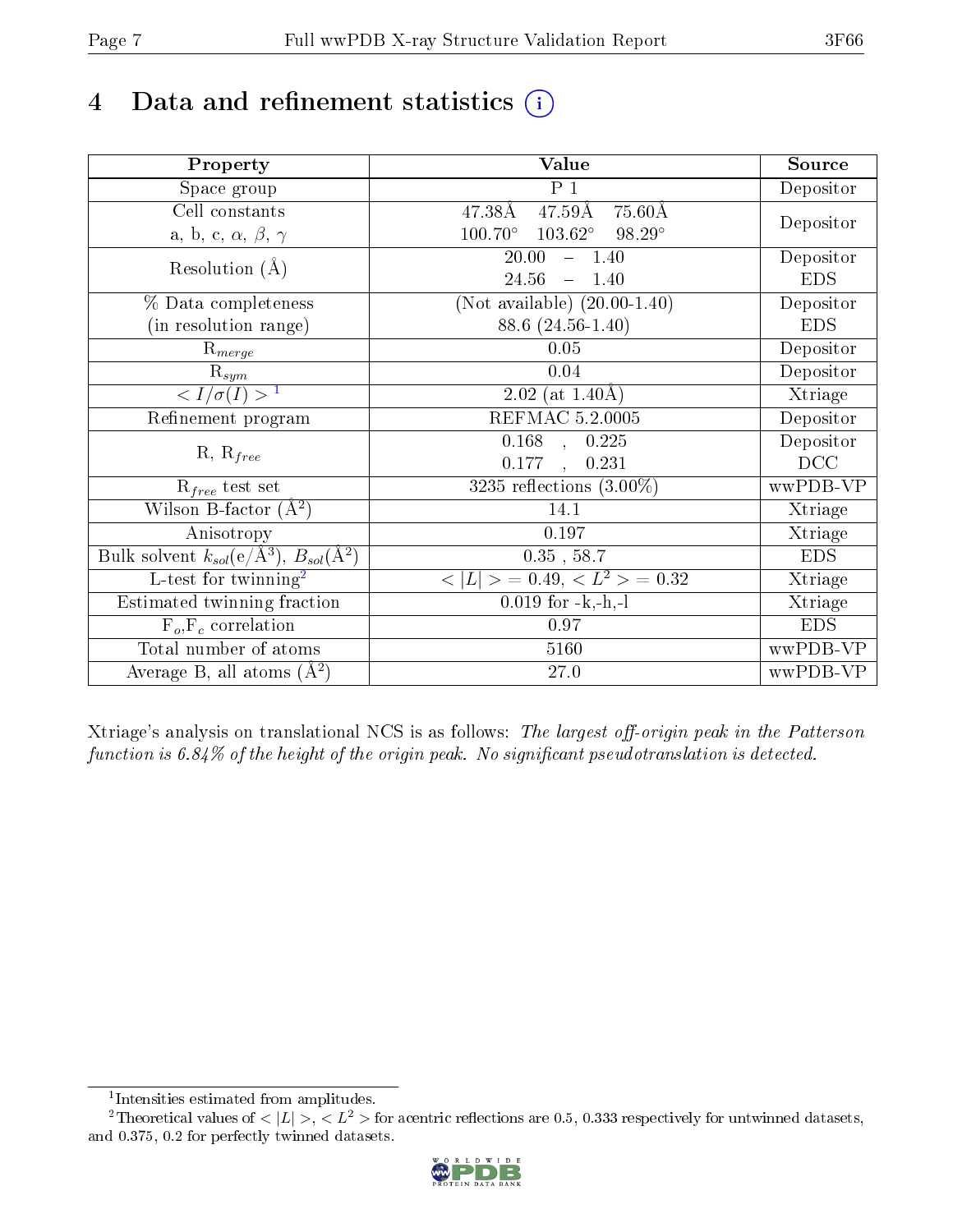# 5 Model quality  $(i)$

### 5.1 Standard geometry (i)

Bond lengths and bond angles in the following residue types are not validated in this section: NA, GBL, IHX

The Z score for a bond length (or angle) is the number of standard deviations the observed value is removed from the expected value. A bond length (or angle) with  $|Z| > 5$  is considered an outlier worth inspection. RMSZ is the root-mean-square of all Z scores of the bond lengths (or angles).

|     | Chain | Bond lengths |                    | Bond angles |                     |  |
|-----|-------|--------------|--------------------|-------------|---------------------|--|
| Mol |       | RMSZ         | $\# Z  > 5$        | RMSZ        | # $ Z  > 5$         |  |
|     |       | 0.86         | $3/2410(0.1\%)$    | 0.92        | $4/3263$ $(0.1\%)$  |  |
|     |       | 0.82         | $1/2323$ $(0.0\%)$ | 0.85        | $5/3134$ $(0.2\%)$  |  |
| All | A II  | 0.84         | $4/4733(0.1\%)$    | 0.89        | 9/6397<br>$(0.1\%)$ |  |

All (4) bond length outliers are listed below:

| Mol | $Chain$ $\mid$ |      | Res   Type | $\boldsymbol{\mathrm{Atoms}}$ | Z       | Observed $(A)$ | Ideal(A) |
|-----|----------------|------|------------|-------------------------------|---------|----------------|----------|
|     |                | 1284 | TVR.       | $CD2-CE2$                     | -8.71   | 1.26           | 1.39     |
|     |                | 1308 | CVS.       | CB-SG                         | $-5.65$ | 1.72           | 1.81     |
|     |                | 1184 | PHE        | $CE1-CZ$                      | 5.11    | 1.47           | 1.37     |
|     |                | 1319 |            | CB-SG                         | $-5.09$ | 1.73           | 181      |

All (9) bond angle outliers are listed below:

| Mol | Chain | Res  | Type        | Atoms        | Z       | Observed $\binom{o}{c}$ | Ideal $(^\circ)$ |
|-----|-------|------|-------------|--------------|---------|-------------------------|------------------|
| 1   | А     | 1284 | <b>TYR</b>  | $CB-CG-CD2$  | $-6.99$ | 116.80                  | 121.00           |
|     | B     | 1300 | $\rm{ARG}$  | $NE- CZ-NH1$ | 6.88    | 123.74                  | 120.30           |
|     | А     | 1184 | <b>PHE</b>  | CB-CG-CD1    | $-6.87$ | 115.99                  | 120.80           |
|     | B     | 1166 | $\rm{ARG}$  | $NE- CZ-NH1$ | 6.54    | 123.57                  | 120.30           |
|     | А     | 1184 | PHE         | $CB-CG-CD2$  | 6.46    | 125.32                  | 120.80           |
| 1   | B     | 1166 | ${\rm ARG}$ | $NE- CZ-NH2$ | $-6.13$ | 117.24                  | 120.30           |
|     | А     | 1166 | $\rm{ARG}$  | $NE- CZ-NH2$ | $-5.41$ | 117.59                  | 120.30           |
|     | B     | 1227 | $\rm{ARG}$  | $NE- CZ-NH1$ | 5.22    | 122.91                  | 120.30           |
|     | B     | 1301 | ${\rm ARG}$ | $NE- CZ-NH1$ | 5.04    | 122.82                  | 120.30           |

There are no chirality outliers.

There are no planarity outliers.

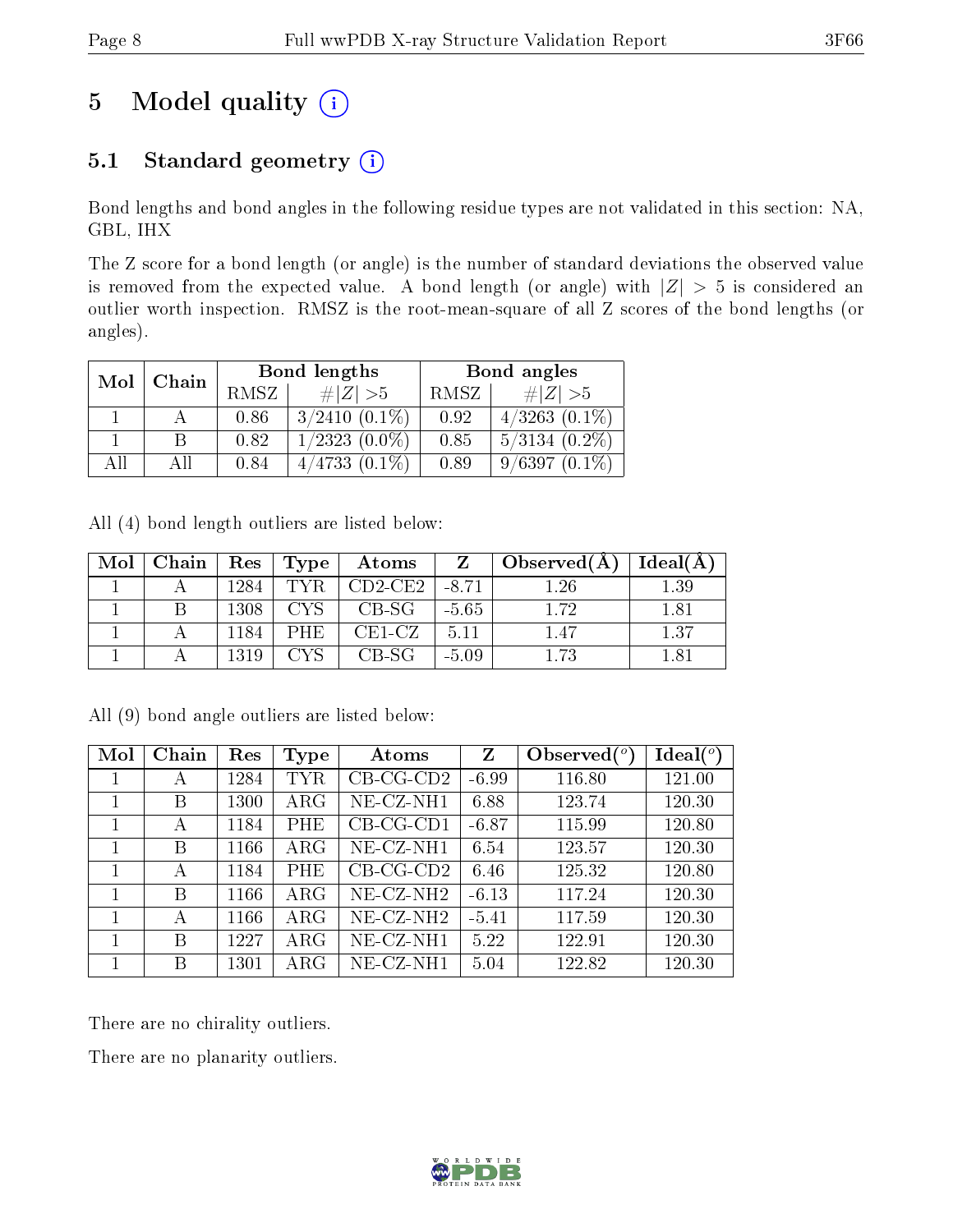### 5.2 Too-close contacts  $(i)$

In the following table, the Non-H and H(model) columns list the number of non-hydrogen atoms and hydrogen atoms in the chain respectively. The H(added) column lists the number of hydrogen atoms added and optimized by MolProbity. The Clashes column lists the number of clashes within the asymmetric unit, whereas Symm-Clashes lists symmetry related clashes.

| Mol | Chain | $\bf Non-H$ | H (model) | H(added) | Clashes | Symm-Clashes |
|-----|-------|-------------|-----------|----------|---------|--------------|
|     |       | 2352        |           | 2357     | 34      |              |
|     | В     | 2268        |           | 2281     | 28      |              |
| 2   | А     | 28          |           | 18       |         |              |
| 2   | В     | 28          |           | 18       |         |              |
| 3   |       | 18          |           | 18       |         |              |
| 3   | В     | 12          |           | 12       | 2       |              |
|     | В     |             |           |          |         |              |
| 5   | А     | 222         |           |          |         |              |
| 5   | В     | 231         |           |          |         |              |
| All |       | 5160        |           | 4704     | 60      |              |

The all-atom clashscore is defined as the number of clashes found per 1000 atoms (including hydrogen atoms). The all-atom clashscore for this structure is 6.

All (60) close contacts within the same asymmetric unit are listed below, sorted by their clash magnitude.

| Atom-1               | Atom-2            | Interatomic    | Clash           |
|----------------------|-------------------|----------------|-----------------|
|                      |                   | distance $(A)$ | overlap $(\AA)$ |
| 1: A: 1284: TYR: OH  | 5:A:421:HOH:O     | 1.81           | 0.97            |
| 1:A:1066:VAL:HG22    | 1:A:1129:ILE:HD11 | 1.48           | 0.94            |
| 1:B:1247:VAL:HG21    | 1:B:1289:THR:HG23 | 1.53           | 0.90            |
| 1:A:1052:HIS:N       | 5:A:367:HOH:O     | 2.04           | 0.90            |
| 1:B:1236:SER:OG      | 1:B:1289:THR:HG21 | 1.75           | 0.87            |
| 1:A:1175:ASN:HB2     | 5:A:386:HOH:O     | 1.75           | 0.86            |
| 1: A: 1174: HIS: ND1 | 5:A:349:HOH:O     | 2.08           | 0.86            |
| 1: A: 1091: CYS:SG   | 5:A:408:HOH:O     | 2.35           | 0.83            |
| 1:B:1288[B]:ASN:HD21 | 1:B:1290:PHE:HB2  | 1.50           | 0.76            |
| 1:B:1062:LEU:O       | 1:B:1066:VAL:HG23 | 1.91           | 0.71            |
| 1:A:1231[B]:ASP:OD1  | 5:A:286:HOH:O     | 2.11           | 0.68            |
| 1:B:1198:LYS:O       | 5:B:426:HOH:O     | 2.13           | 0.65            |
| 1: A: 1066: VAL: CG2 | 1:A:1129:ILE:HD11 | 2.26           | 0.64            |
| 1:B:1180:ASP:OD2     | 1:B:1348:HIS:HD2  | 1.82           | 0.62            |
| 1:A:1053:ILE:HD11    | 1:A:1118:ILE:HA   | 1.85           | 0.58            |
| 1:B:1257:THR:HB      | 1:B:1259:LYS:HE2  | 1.83           | 0.58            |
| 1:A:1285:PRO:O       | 1:B:1348:HIS:HE1  | 1.86           | 0.58            |
| 1:A:1212[A]:LEU:HD21 | 1:A:1218:VAL:HG22 | 1.86           | 0.57            |

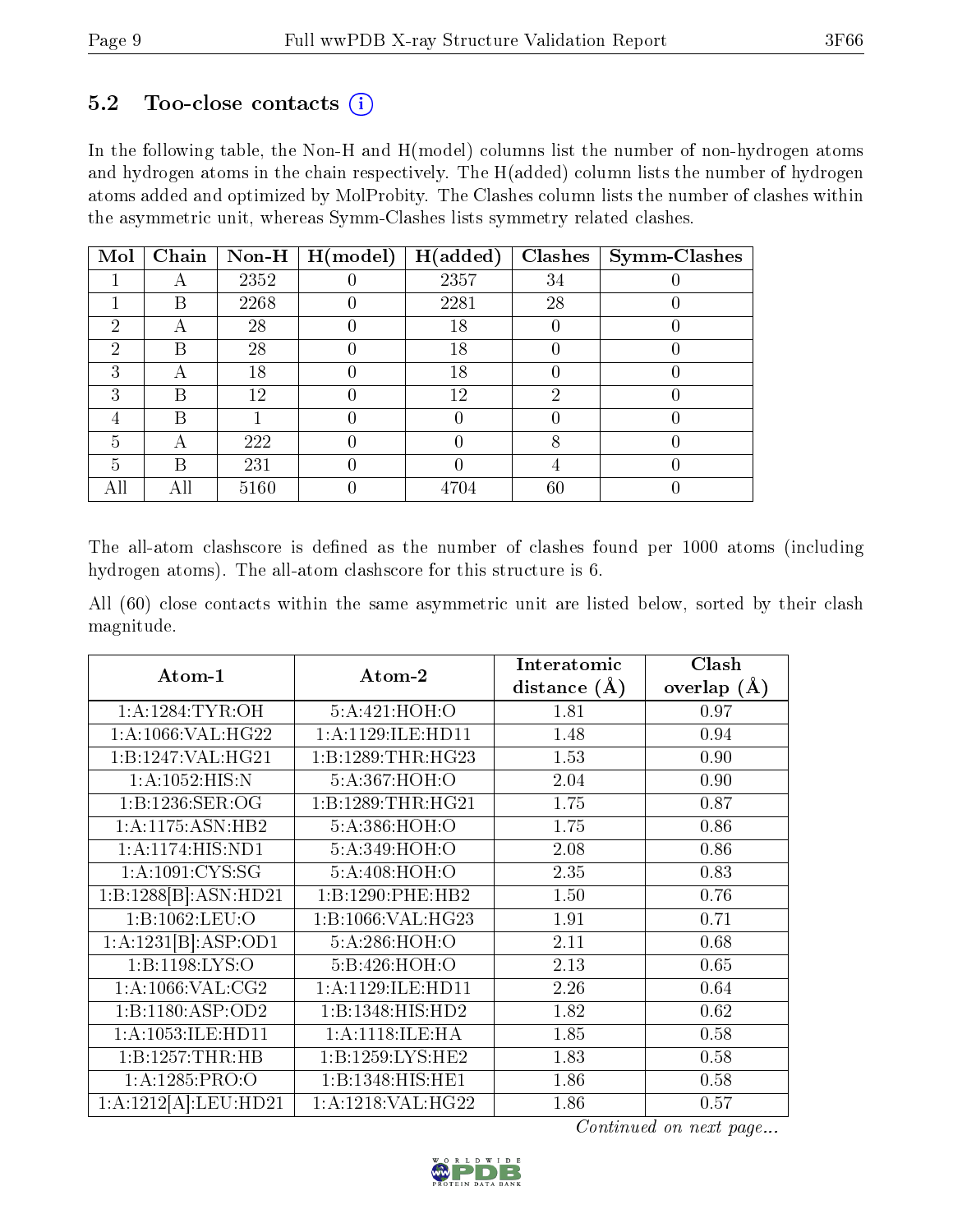| $\mathbf{r}$<br>Atom-1               | Atom-2                | Interatomic       | <b>Clash</b>  |
|--------------------------------------|-----------------------|-------------------|---------------|
|                                      |                       | distance $(A)$    | overlap $(A)$ |
| 1:B:1247:VAL:CG2                     | 1:B:1289:THR:HG23     | 2.33              | 0.57          |
| 1:B:1183:GLY:HA3                     | 3:B:1350:GBL:HAC1     | 1.88              | 0.55          |
| 1:A:1125:LEU:HD11                    | 1:A:1147:LEU:HD11     | 1.89              | $0.54\,$      |
| 1:A:1069:VAL:HG21                    | 1: A: 1129: ILE: HA   | 1.88              | 0.54          |
| 1:B:1257:THR:HB                      | 1:B:1259:LYS:CE       | 2.38              | 0.54          |
| $1:B:1079:HIS:H\overline{B2}$        | 1:B:1082:GLU:HG3      | 1.91              | 0.53          |
| 1:B:1229:MET:HE1                     | 5:B:375:HOH:O         | 2.10              | 0.52          |
| 1:B:1222:ASP:HB2                     | 3:B:1:GBL:HAC1        | 1.91              | 0.52          |
| 1:A:1212[A]:LEU:CD2                  | 1:A:1218:VAL:HG22     | $2.\overline{39}$ | 0.51          |
| 1:B:1126:THR:HG22                    | 1:B:1130:ILE:HD12     | 1.92              | 0.50          |
| 1:B:1068:HIS:NE2                     | 5:B:393:HOH:O         | 2.35              | 0.50          |
| 1:B:1315:VAL:CG2                     | 1:B:1336[D]:ARG:HG2   | 2.41              | 0.50          |
| 1: A: 1136: HIS: CG                  | 1:A:1137:PRO:HD2      | 2.47              | 0.49          |
| 1:A:1306:GLU:HG2                     | 5:A:361:HOH:O         | $\overline{2.12}$ | 0.49          |
| 1: B: 1325: GLU: CD                  | 1:B:1325:GLU:H        | 2.15              | 0.49          |
| 1: A: 1066: VAL:HG22                 | 1:A:1129:ILE:CD1      | 2.32              | 0.48          |
| 1:Bi:1136:HIS:CG                     | 1:B:1137:PRO:HD2      | 2.50              | 0.47          |
| 1:A:1127:GLU:O                       | 1: A:1131: MET:HG2    | 2.14              | 0.47          |
| 1: A:1075: SER:HA                    | 1:A:1098:LEU:HD12     | 1.95              | 0.47          |
| 1:A:1062:LEU:O                       | 1:A:1066:VAL:HG23     | 2.15              | 0.46          |
| 1:B:1236:SER:HG                      | 1:B:1289:THR:HG21     | 1.81              | 0.45          |
| 1:B:1066:VAL:HG12                    | 1:B:1070:VAL:HG23     | 1.99              | 0.45          |
| 1: A: 1079: HIS: NE2                 | 1: A: 1096: THR: HG23 | 2.31              | 0.45          |
| 1:B:1066:VAL:O                       | 1:B:1066:VAL:HG12     | 2.16              | 0.45          |
| 1:A:1344:PHE:CE2                     | 1:B:1103:LYS:HE3      | 2.52              | 0.44          |
| 1:B:1147:LEU:N                       | 1:B:1147:LEU:HD12     | 2.32              | 0.44          |
| 1:A:1066:VAL:HG21                    | 1:A:1125:LEU:HB3      | 1.99              | 0.44          |
| $1:A:1323:\overline{\text{LYS:HE2}}$ | 1:A:1326:MET:HG3      | 1.99              | 0.44          |
| 1:B:1244:LYS:HG3                     | 1:B:1244:LYS:O        | 2.18              | 0.43          |
| 1:A:1148:ARG:HG3                     | 1:A:1150:GLU:O        | 2.20              | 0.42          |
| 1:B:1180:ASP:OD2                     | 1:B:1348:HIS:CD2      | 2.67              | 0.42          |
| 1:B:1090:GLY:HA3                     | 1:B:1111:SER:O        | 2.20              | 0.42          |
| 1:A:1251:ALA:HA                      | 1: A: 1267: TRP: CD2  | 2.55              | 0.42          |
| 1:A:1066:VAL:HG11                    | 1: A: 1125: LEU: HG   | 2.01              | 0.41          |
| 1:A:1125:LEU:O                       | 1: A: 1129: ILE: HG13 | 2.19              | 0.41          |
| 1:A:1115:ILE:HG21                    | 1:A:1153:PRO:HG2      | 2.03              | 0.41          |
| 1:A:1175:ASN:CB                      | 5:A:386:HOH:O         | 2.50              | 0.41          |
| 1:B:1336[D]:ARG:CD                   | 5:B:179:HOH:O         | 2.69              | 0.41          |
| $1:$ A:1069:VAL:CG2                  | 1:A:1129:ILE:HA       | 2.51              | 0.40          |
| 1:A:1141[A]:SER:O                    | 1: A:1158: PRO:HD3    | 2.20              | 0.40          |
| 1:A:1125:LEU:HD12                    | 1:A:1145:ILE:HD12     | 2.03              | 0.40          |

Continued from previous page...

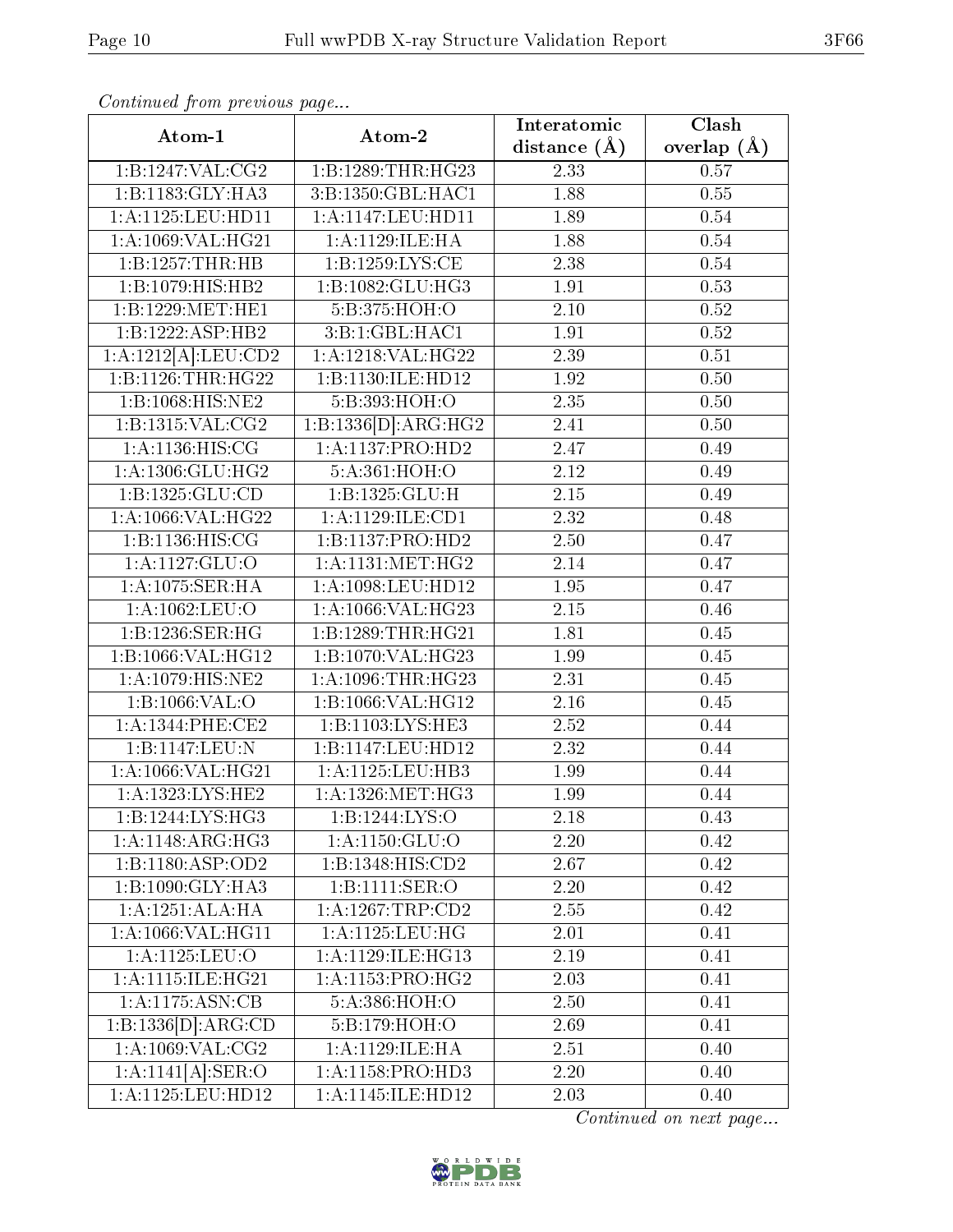| Continued from previous page |  |  |
|------------------------------|--|--|
|                              |  |  |

| Atom-1             | Atom-2                                 | Interatomic<br>distance $(A)$ | Clash<br>overlap (A |
|--------------------|----------------------------------------|-------------------------------|---------------------|
| $1:$ A:1235:TYR:HA | $1:$ A $:$ 1245 $\cdot$ LEII $\cdot$ O | റെ                            | $0.40\,$            |

There are no symmetry-related clashes.

### 5.3 Torsion angles (i)

#### 5.3.1 Protein backbone  $(i)$

In the following table, the Percentiles column shows the percent Ramachandran outliers of the chain as a percentile score with respect to all X-ray entries followed by that with respect to entries of similar resolution.

The Analysed column shows the number of residues for which the backbone conformation was analysed, and the total number of residues.

| Mol | Chain | Analysed        | Favoured      |          | Allowed   Outliers | Percentiles                     |     |
|-----|-------|-----------------|---------------|----------|--------------------|---------------------------------|-----|
|     |       | 289/298(97%)    | $282(98\%)$   | $7(2\%)$ |                    | 100   100                       |     |
|     |       | $271/298(91\%)$ | 266 (98 $%$ ) | $5(2\%)$ |                    | $\vert$ 100 $\vert$ 100 $\vert$ |     |
| All | Аll   | $560/596(94\%)$ | $ 548(98\%)$  | 12(2%)   |                    | $\vert$ 100 $\vert$             | 100 |

There are no Ramachandran outliers to report.

#### 5.3.2 Protein sidechains  $(i)$

In the following table, the Percentiles column shows the percent sidechain outliers of the chain as a percentile score with respect to all X-ray entries followed by that with respect to entries of similar resolution.

The Analysed column shows the number of residues for which the sidechain conformation was analysed, and the total number of residues.

| Mol | Chain | Analysed          | Rotameric   Outliers |           | Percentiles      |
|-----|-------|-------------------|----------------------|-----------|------------------|
|     |       | $263/264$ (100\%) | $253(96\%)$          | $10(4\%)$ | $\sqrt{6}$<br>33 |
|     | В     | $252/264(96\%)$   | 245 (97%)            | 7(3%)     | 11<br>43         |
| All | Аll   | $515/528$ (98%)   | 498 (97%)            | 17 $(3%)$ | $\sqrt{9}$<br>39 |

All (17) residues with a non-rotameric sidechain are listed below:

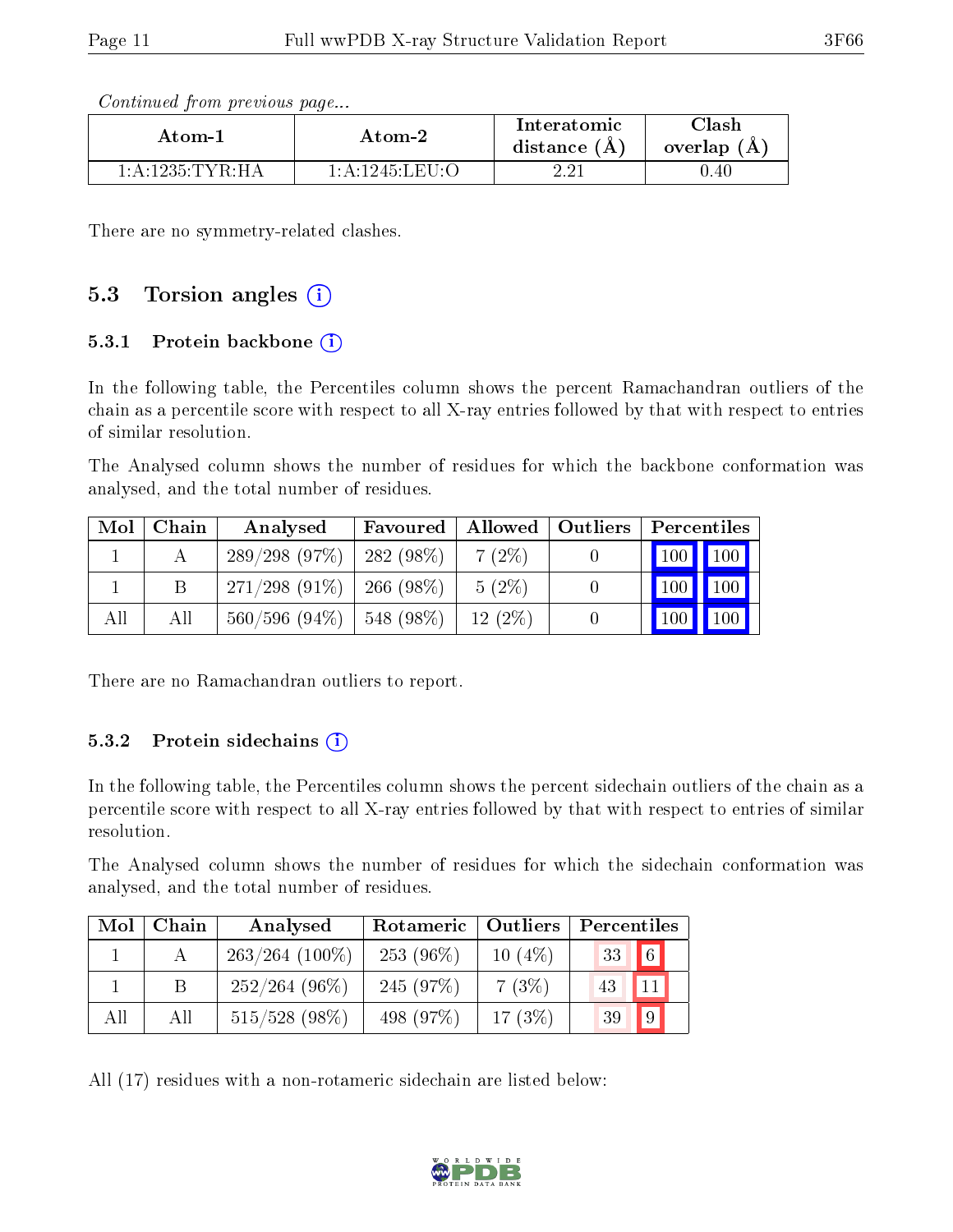| Mol            | Chain              | $\operatorname{Res}% \left( \mathcal{N}\right) \equiv\operatorname{Res}(\mathcal{N}_{0})\cap\mathcal{N}_{1}$ | Type                 |
|----------------|--------------------|--------------------------------------------------------------------------------------------------------------|----------------------|
| 1              | А                  | 1053                                                                                                         | <b>ILE</b>           |
| $\mathbf 1$    | $\overline{A}$     | 1055                                                                                                         | LEU                  |
| $\mathbf{1}$   | $\overline{\rm A}$ | 1096                                                                                                         | THR                  |
| $\mathbf{1}$   | $\overline{\rm A}$ | 1115                                                                                                         | ILE                  |
| $\mathbf{1}$   | $\overline{\rm A}$ | 1117                                                                                                         | ASP                  |
| $\mathbf 1$    | $\overline{A}$     | 1125                                                                                                         | LEU                  |
| $\mathbf{1}$   | $\overline{\rm A}$ | 1148                                                                                                         | ${\rm ARG}$          |
| $\mathbf{1}$   | $\overline{\rm A}$ | 1152                                                                                                         | SER                  |
| $\mathbf 1$    | $\overline{\rm A}$ | 1232                                                                                                         | LYS                  |
| $\mathbf{1}$   | $\overline{\rm A}$ | 1290                                                                                                         | PHE                  |
| $\overline{1}$ | B                  | 1063                                                                                                         | $\rm V\overline{AL}$ |
| $\overline{1}$ | B                  | 1074[A]                                                                                                      | SER                  |
| $\mathbf{1}$   | B                  | 1074[B]                                                                                                      | ${\rm SER}$          |
| $\mathbf{1}$   | B                  | 1082                                                                                                         | GLU                  |
| $\mathbf{1}$   | B                  | 1105                                                                                                         | ILE                  |
| 1              | В                  | 1152                                                                                                         | ${\rm SER}$          |
| 1              | В                  | 1244                                                                                                         | LYS                  |

Some sidechains can be flipped to improve hydrogen bonding and reduce clashes. All (7) such sidechains are listed below:

| Mol | Chain | Res  | Type             |
|-----|-------|------|------------------|
|     |       | 1068 | $\overline{HIS}$ |
|     |       | 1167 | <b>ASN</b>       |
|     |       | 1256 | <b>GLN</b>       |
|     |       | 1304 | <b>GLN</b>       |
|     | R     | 1167 | <b>ASN</b>       |
|     |       | 1304 | <b>GLN</b>       |
|     |       | 1348 | <b>HIS</b>       |

#### 5.3.3 RNA [O](https://www.wwpdb.org/validation/2017/XrayValidationReportHelp#rna)i

There are no RNA molecules in this entry.

#### 5.4 Non-standard residues in protein, DNA, RNA chains (i)

There are no non-standard protein/DNA/RNA residues in this entry.

#### 5.5 Carbohydrates  $(i)$

There are no carbohydrates in this entry.

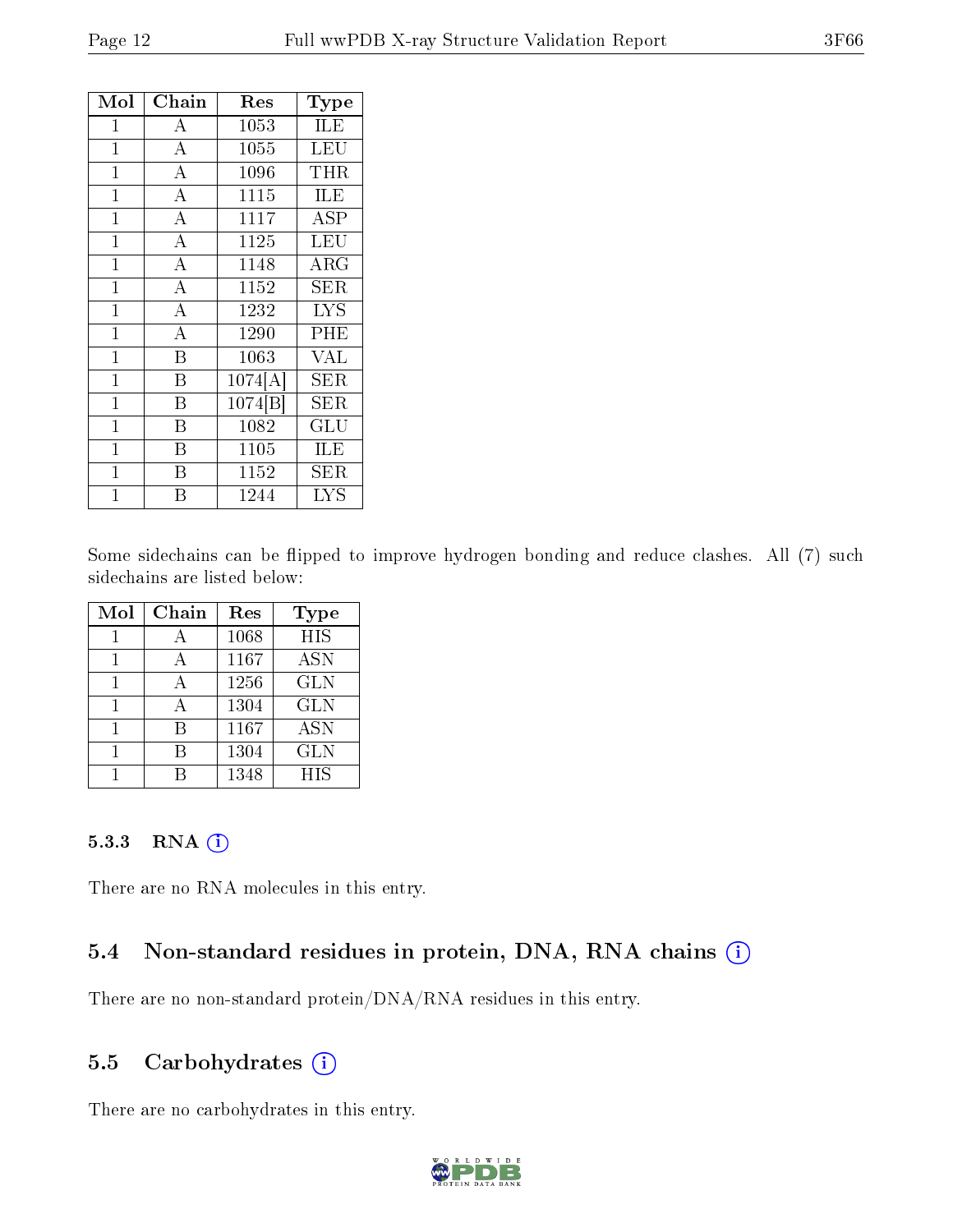### 5.6 Ligand geometry (i)

Of 8 ligands modelled in this entry, 1 is monoatomic - leaving 7 for Mogul analysis.

In the following table, the Counts columns list the number of bonds (or angles) for which Mogul statistics could be retrieved, the number of bonds (or angles) that are observed in the model and the number of bonds (or angles) that are dened in the Chemical Component Dictionary. The Link column lists molecule types, if any, to which the group is linked. The Z score for a bond length (or angle) is the number of standard deviations the observed value is removed from the expected value. A bond length (or angle) with  $|Z| > 2$  is considered an outlier worth inspection. RMSZ is the root-mean-square of all Z scores of the bond lengths (or angles).

| Mol            |                      | Chain |                | Link<br>Res |          | <b>Bond lengths</b> |             | Bond angles |      |             |
|----------------|----------------------|-------|----------------|-------------|----------|---------------------|-------------|-------------|------|-------------|
|                | Type                 |       |                |             | Counts   | RMSZ                | # $ Z  > 2$ | Counts      | RMSZ | # $ Z  > 2$ |
| 3              | <b>GBL</b>           | А     | $\overline{4}$ |             | 6,6,6    | 0.47                |             | 7,7,7       | 0.98 | $1(14\%)$   |
| 3              | <b>GBL</b>           | А     | $\overline{5}$ |             | 6,6,6    | 1.29                | $1(16\%)$   | 7,7,7       | 2.02 | 2(28%)      |
| 3              | <b>GBL</b>           | B     |                |             | 6,6,6    | 0.75                | 0           | 7,7,7       | 2.36 | 3(42%)      |
| 3              | $\operatorname{GBL}$ | B     | 1350           |             | 6,6,6    | 1.26                | $1(16\%)$   | 7,7,7       | 2.94 | 4(57%)      |
| 2              | <b>IHX</b>           | А     |                |             | 31,31,31 | 1.29                | $4(12\%)$   | 43,46,46    | 1.34 | 6(13%)      |
| $\overline{2}$ | <b>IHX</b>           | B     | $\overline{2}$ |             | 31,31,31 | 1.27                | $4(12\%)$   | 43,46,46    | 1.51 | 6(13%)      |
| 3              | $\operatorname{GBL}$ | А     | 3              |             | 6,6,6    | 0.70                | $\cup$      | 7.7.7       | 0.64 | $\theta$    |

In the following table, the Chirals column lists the number of chiral outliers, the number of chiral centers analysed, the number of these observed in the model and the number defined in the Chemical Component Dictionary. Similar counts are reported in the Torsion and Rings columns. '-' means no outliers of that kind were identified.

| Mol            | <b>Type</b> | Chain | Res  | Link | Chirals                  | <b>Torsions</b>             | Rings               |
|----------------|-------------|-------|------|------|--------------------------|-----------------------------|---------------------|
| 3              | <b>GBL</b>  | A     | 4    |      | $\blacksquare$           |                             | 0                   |
| 3              | <b>GBL</b>  | А     | 5    |      | $\overline{\phantom{0}}$ |                             | $\theta$            |
| 3              | <b>GBL</b>  | В     |      |      | $\blacksquare$           |                             | $\Omega$            |
| 3              | <b>GBL</b>  | В     | 1350 |      | $\blacksquare$           |                             | 0                   |
| $\overline{2}$ | IHX         | А     |      |      |                          | ′24<br>/24<br>$^{\prime}14$ | $\theta$            |
| $\mathcal{D}$  | IHX         | В     | 2    |      |                          | ′24<br>′24<br>$14\,$        | $\theta$<br>′4<br>4 |
| 3              | GBL         |       | 3    |      | $\qquad \qquad$          |                             | 0                   |

All (10) bond length outliers are listed below:

| Mol | Chain | Res | Type       | Atoms     |         | Observed $(A)$ | Ideal(A) |
|-----|-------|-----|------------|-----------|---------|----------------|----------|
| ച   |       | ച   | IHX        | $C10-C9$  | $-3.72$ | 1.36           | 1.41     |
| റ   |       | - 2 | <b>IHX</b> | $C18-N20$ | 3.52    | 1.37           | 1.32     |
|     |       |     | <b>IHX</b> | $C18-N20$ | 3.36    | 1.37           | 1.32     |
| ച   |       |     | IHX        | $C19-N21$ | 2.72    | 1.36           | 1.31     |
|     |       |     |            | C10-C9    | $-2.64$ | 1.37           | 1.41     |

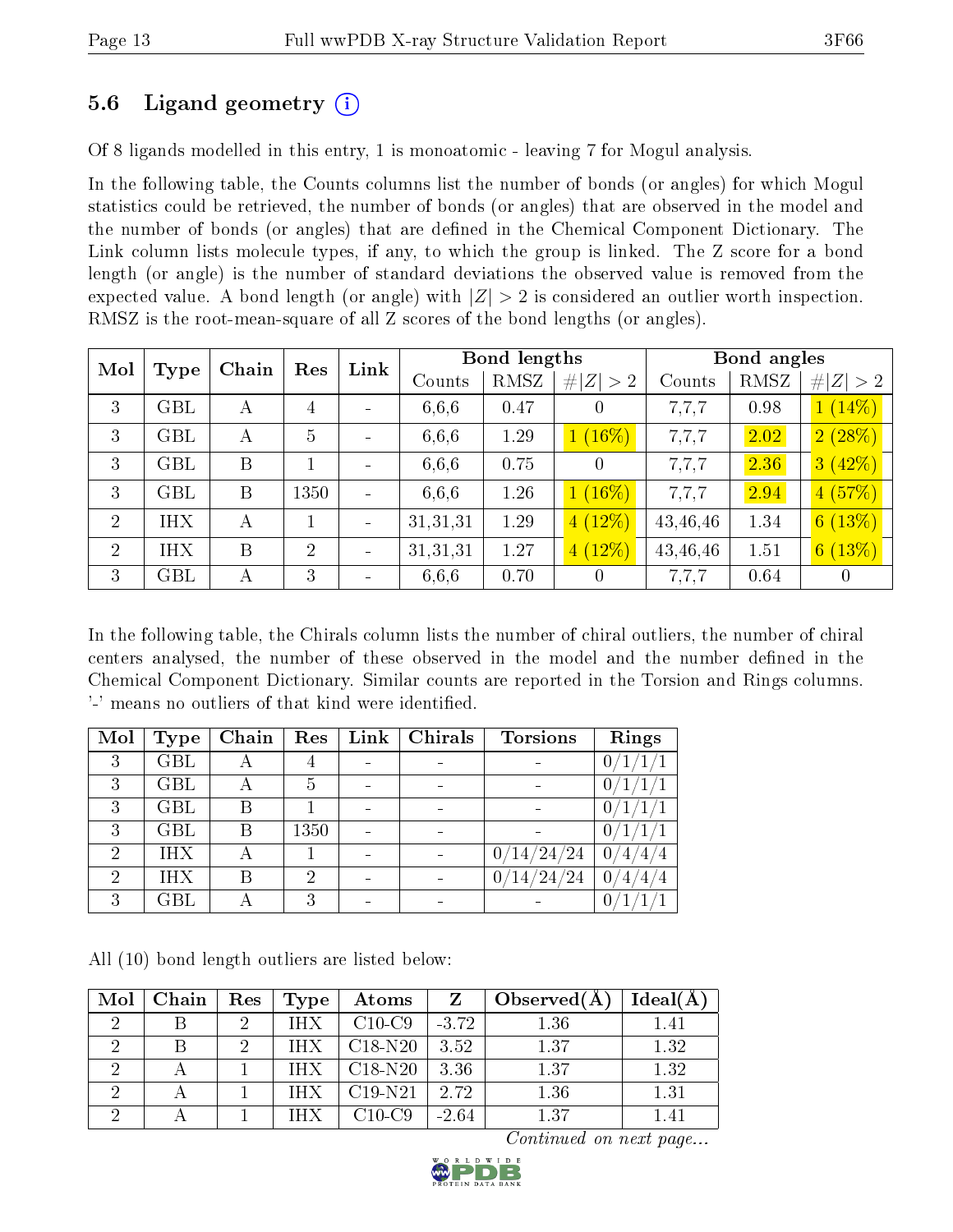| Mol | Chain | Res  | Type       | Atoms     | Z       | Observe d(A) | Ideal(A) |
|-----|-------|------|------------|-----------|---------|--------------|----------|
|     |       |      | <b>THX</b> | $C19-N21$ | 2.62    | 1.36         | 1.31     |
|     |       |      | TH X       | $C7-C8$   | $-2.60$ | 1.39         | 1.43     |
| IJ  |       | h    | <b>GBL</b> | $CA-C$    | $-2.48$ | 1.45         | 1.50     |
|     |       |      | IHX        | $C26-N22$ | 2.19    | 1.50         | 1.46     |
|     |       | 1350 | GBL        | CA-C      | $-2.07$ | 1.45         | $1.50\,$ |

Continued from previous page...

All (22) bond angle outliers are listed below:

| Mol            | Chain                   | Res            | <b>Type</b>             | Atoms                                             | $\mathbf{Z}$ | Observed $(°)$ | Ideal $(^\circ)$ |
|----------------|-------------------------|----------------|-------------------------|---------------------------------------------------|--------------|----------------|------------------|
| 3              | B                       | 1350           | <b>GBL</b>              | $OD-C-O$                                          | 4.94         | 133.64         | 120.24           |
| $\overline{2}$ | B                       | $\overline{2}$ | <b>IHX</b>              | C26-C24-N23                                       | $-4.42$      | 105.81         | 110.80           |
| $\overline{2}$ | B                       | $\overline{2}$ | <b>IHX</b>              | C <sub>28</sub> -N <sub>23</sub> -C <sub>25</sub> | 4.22         | 116.97         | 110.66           |
| $\overline{3}$ | $\overline{\mathbf{B}}$ | $\mathbf{1}$   | $\overline{\text{GBL}}$ | $OD-C-O$                                          | 4.17         | 131.56         | 120.24           |
| 3              | B                       | $\mathbf{1}$   | $\operatorname{GBL}$    | $CB-CA-C$                                         | 4.03         | 109.87         | 104.40           |
| $\overline{3}$ | А                       | 5              | $\operatorname{GBL}$    | $CB$ - $CA$ - $C$                                 | 3.92         | 109.72         | 104.40           |
| 3              | B                       | 1350           | GBL                     | $CB-CA-C$                                         | 3.89         | 109.69         | 104.40           |
| 3              | B                       | 1350           | <b>GBL</b>              | $O-C-CA$                                          | $-3.22$      | 116.63         | 127.72           |
| $\overline{3}$ | А                       | $\overline{5}$ | <b>GBL</b>              | $OD-C-O$                                          | 3.11         | 128.66         | 120.24           |
| $\overline{2}$ | $\overline{A}$          | $\mathbf{1}$   | <b>IHX</b>              | F15-C14-C12                                       | $-3.03$      | 106.28         | 112.93           |
| $\overline{2}$ | B                       | $\overline{2}$ | <b>IHX</b>              | C <sub>26</sub> -N <sub>22</sub> -C <sub>27</sub> | 2.91         | 117.94         | 111.52           |
| $\overline{2}$ | А                       | $\mathbf{1}$   | <b>IHX</b>              | $C27-C25-N23$                                     | 2.83         | 114.00         | 110.80           |
| $\overline{2}$ | B                       | $\overline{2}$ | <b>IHX</b>              | C24-C26-N22                                       | 2.69         | 115.92         | 110.70           |
| 3              | B                       | 1350           | <b>GBL</b>              | $CA-CB-CG$                                        | $-2.68$      | 96.45          | 103.95           |
| $\overline{2}$ | А                       | $\mathbf{1}$   | <b>IHX</b>              | C <sub>26</sub> -N <sub>22</sub> -C <sub>27</sub> | 2.63         | 117.33         | 111.52           |
| $\overline{2}$ | B                       | $\overline{2}$ | <b>IHX</b>              | $C9$ -C8-N20                                      | $-2.53$      | 118.57         | 121.31           |
| $\overline{2}$ | A                       | $\mathbf{1}$   | <b>IHX</b>              | C <sub>25</sub> -C <sub>27</sub> -N <sub>22</sub> | 2.43         | 115.41         | 110.70           |
| $\overline{2}$ | $\boldsymbol{A}$        | $\mathbf{1}$   | <b>IHX</b>              | $C2-C4-C6$                                        | 2.23         | 121.32         | 118.16           |
| 3              | А                       | 4              | $\operatorname{GBL}$    | $OD-C-O$                                          | 2.14         | 126.05         | 120.24           |
| $\overline{2}$ | B                       | $\overline{2}$ | <b>IHX</b>              | $C4-C7-C8$                                        | 2.08         | 124.98         | 122.20           |
| $\overline{2}$ | А                       | 1              | <b>IHX</b>              | $C2-C4-C7$                                        | $-2.05$      | 117.41         | 120.86           |
| 3              | B                       | $\mathbf{1}$   | GBL                     | $O-C-CA$                                          | $-2.05$      | 120.67         | 127.72           |

There are no chirality outliers.

There are no torsion outliers.

There are no ring outliers.

2 monomers are involved in 2 short contacts:

|  |  | Mol   Chain   Res   Type   Clashes   Symm-Clashes |
|--|--|---------------------------------------------------|
|  |  |                                                   |
|  |  |                                                   |

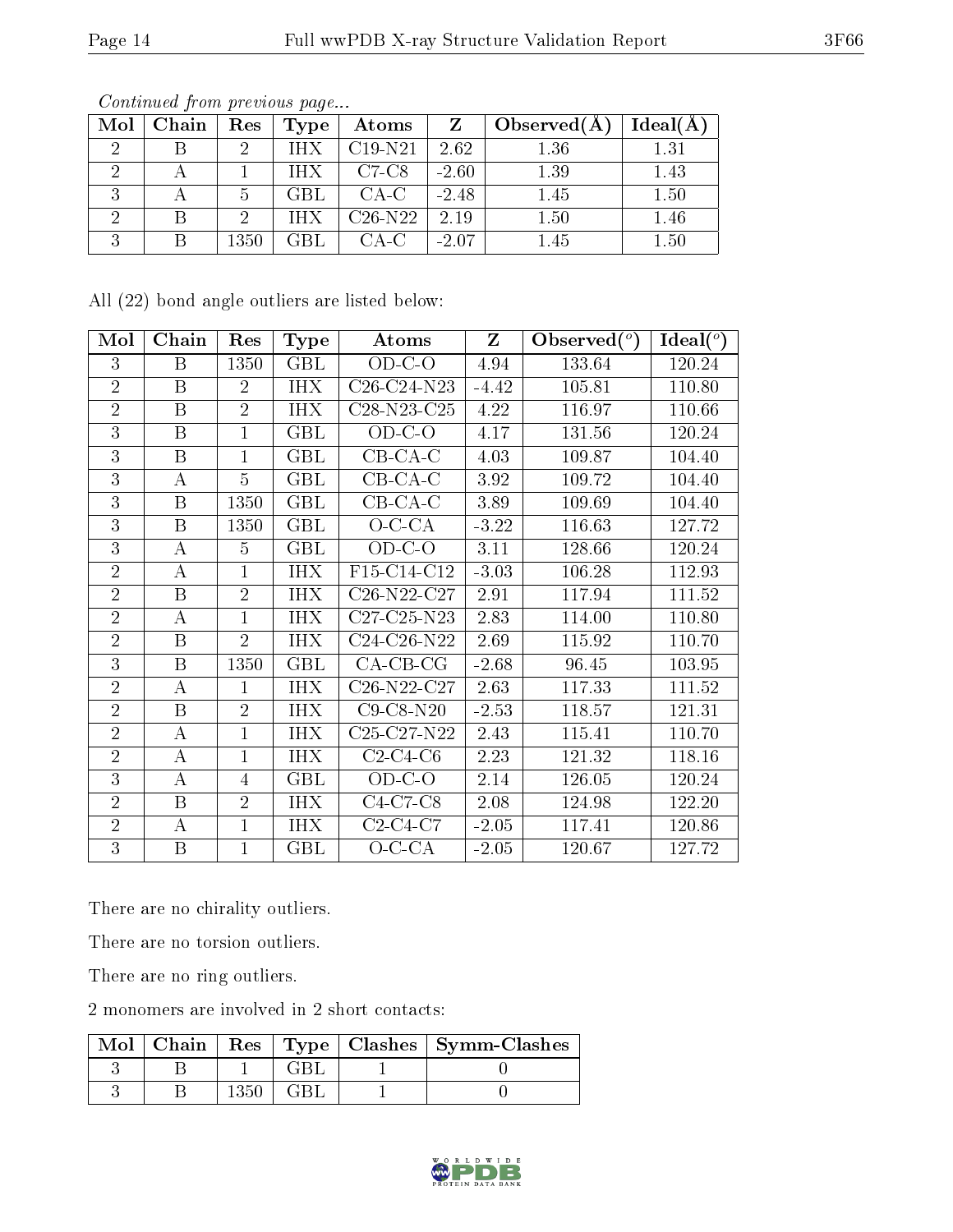The following is a two-dimensional graphical depiction of Mogul quality analysis of bond lengths, bond angles, torsion angles, and ring geometry for all instances of the Ligand of Interest. In addition, ligands with molecular weight > 250 and outliers as shown on the validation Tables will also be included. For torsion angles, if less then 5% of the Mogul distribution of torsion angles is within 10 degrees of the torsion angle in question, then that torsion angle is considered an outlier. Any bond that is central to one or more torsion angles identified as an outlier by Mogul will be highlighted in the graph. For rings, the root-mean-square deviation (RMSD) between the ring in question and similar rings identified by Mogul is calculated over all ring torsion angles. If the average RMSD is greater than 60 degrees and the minimal RMSD between the ring in question and any Mogul-identified rings is also greater than 60 degrees, then that ring is considered an outlier. The outliers are highlighted in purple. The color gray indicates Mogul did not find sufficient equivalents in the CSD to analyse the geometry.



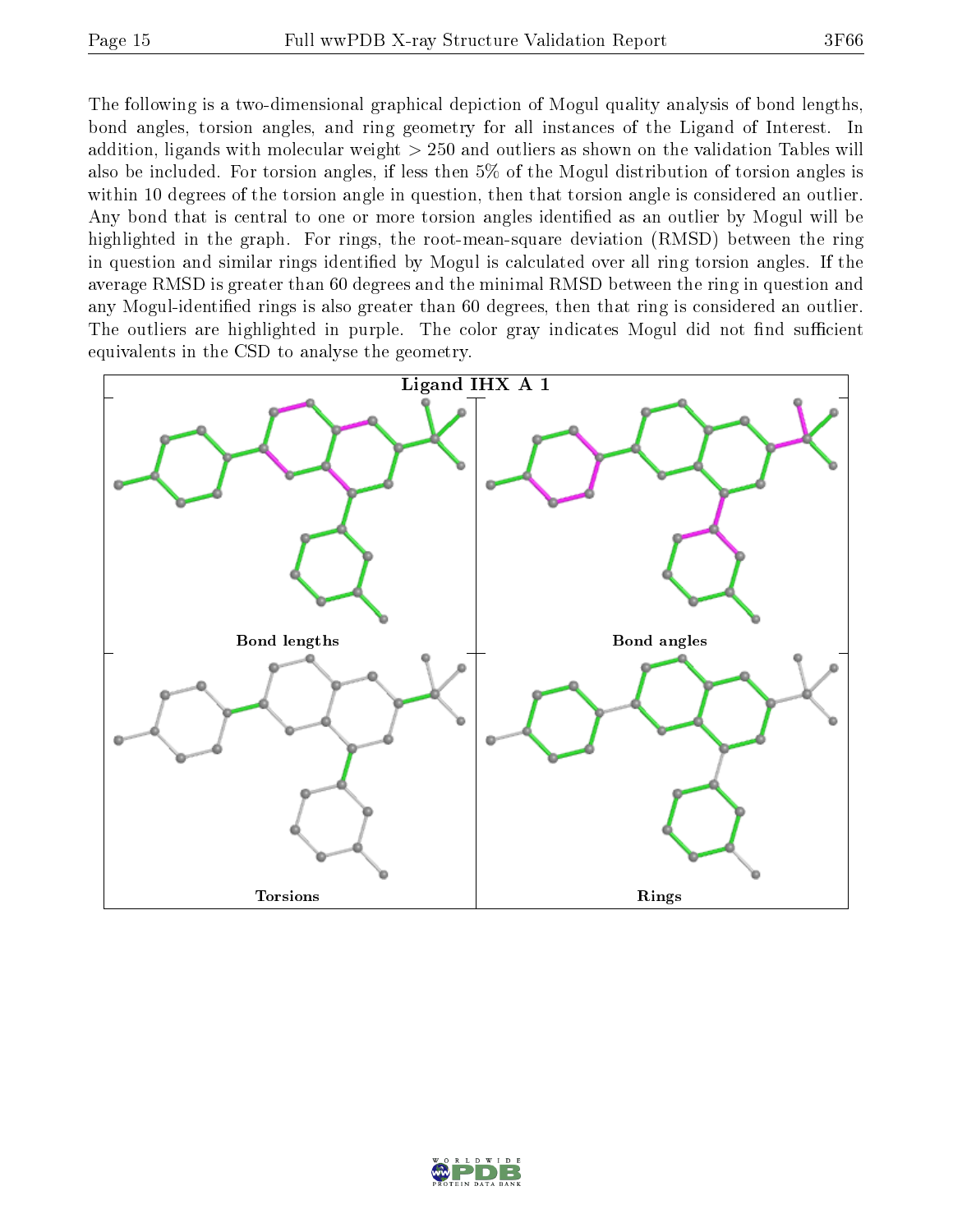



## 5.7 [O](https://www.wwpdb.org/validation/2017/XrayValidationReportHelp#nonstandard_residues_and_ligands)ther polymers (i)

There are no such residues in this entry.

## 5.8 Polymer linkage issues (i)

There are no chain breaks in this entry.

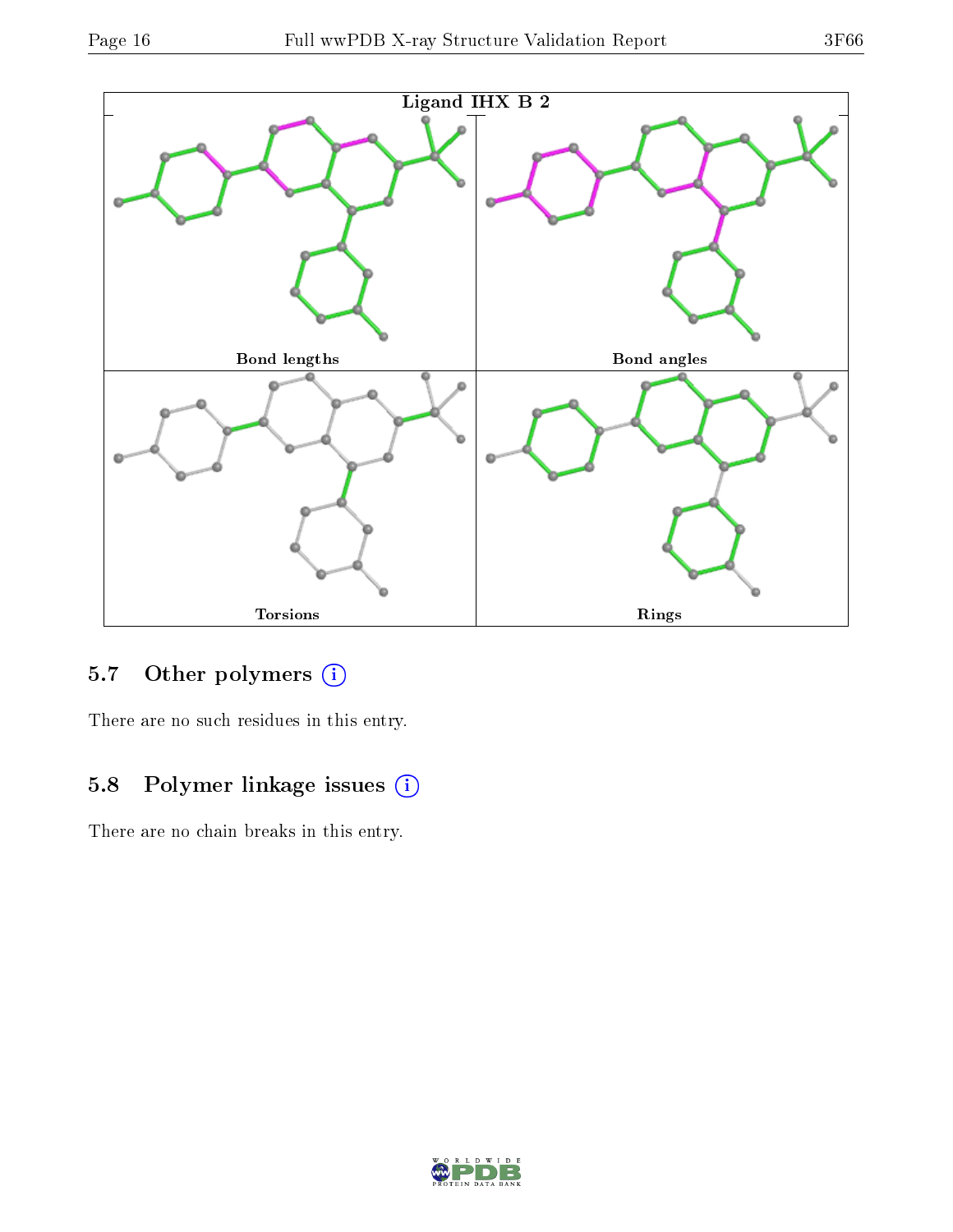# 6 Fit of model and data  $(i)$

### 6.1 Protein, DNA and RNA chains  $(i)$

In the following table, the column labelled  $#RSRZ> 2'$  contains the number (and percentage) of RSRZ outliers, followed by percent RSRZ outliers for the chain as percentile scores relative to all X-ray entries and entries of similar resolution. The OWAB column contains the minimum, median,  $95<sup>th</sup>$  percentile and maximum values of the occupancy-weighted average B-factor per residue. The column labelled ' $Q< 0.9$ ' lists the number of (and percentage) of residues with an average occupancy less than 0.9.

| Mol | Chain | Analysed           | ${ <\hspace{-1.5pt}{\mathrm{RSRZ}} \hspace{-1.5pt}>}$ | $\#\text{RSRZ}{>}2$ |  | $\perp$ OWAB( $\rm \AA^2)$ ) | $\rm Q\textcolor{black}{<}0.9$ |
|-----|-------|--------------------|-------------------------------------------------------|---------------------|--|------------------------------|--------------------------------|
|     |       | $288/298(96\%)$    | 0.23                                                  |                     |  | 24 (8%) 11 10 11, 24, 50, 63 | $6(2\%)$                       |
|     |       | $269/298(90\%)$    | 0.21                                                  |                     |  | 21 (7%) 13 12 12, 23, 47, 58 | $4(1\%)$                       |
| All | All   | $557/596$ $(93\%)$ | 0.22                                                  | $45(8\%)$ 12 11     |  | 11, 24, 48, 63   10 (1%)     |                                |

All (45) RSRZ outliers are listed below:

| Mol            | Chain                   | Res     | Type                      | $\rm RSRZ$       |
|----------------|-------------------------|---------|---------------------------|------------------|
| $\mathbf{1}$   | A                       | 1290    | PHE                       | 6.6              |
| $\mathbf{1}$   | А                       | 1098    | LEU                       | 5.8              |
| $\overline{1}$ | $\overline{\rm A}$      | 1237    | VAL                       | $\overline{5.7}$ |
| $\overline{1}$ | B                       | 1089    | PHE                       | 5.5              |
| $\overline{1}$ | $\overline{\mathrm{B}}$ | 1243    | <b>ALA</b>                | $\overline{5.2}$ |
| $\overline{1}$ | $\mathbf{A}$            | 1114    | $\rm{ARG}$                | 5.1              |
| $\overline{1}$ | B                       | 1147    | <b>LEU</b>                | 4.4              |
| $\overline{1}$ | $\boldsymbol{B}$        | 1236    | <b>SER</b>                | 4.1              |
| $\overline{1}$ | $\overline{\rm A}$      | 1053    | ILE                       | 3.9              |
| $\overline{1}$ | $\overline{\mathrm{B}}$ | 1113    | $\overline{\mathrm{ASN}}$ | 3.9              |
| $\overline{1}$ | B                       | 1088[A] | <b>HIS</b>                | 3.8              |
| $\overline{1}$ | $\overline{A}$          | 1243    | $\overline{\rm ALA}$      | $3.6\,$          |
| $\overline{1}$ | $\overline{\rm A}$      | 1172    | GLU                       | 3.4              |
| $\overline{1}$ | $\overline{B}$          | 1074[A] | <b>SER</b>                | 3.3              |
| $\overline{1}$ | $\overline{B}$          | 1098    | <b>LEU</b>                | $\overline{3.2}$ |
| $\overline{1}$ | $\overline{A}$          | 1272    | <b>LEU</b>                | 3.1              |
| $\overline{1}$ | $\overline{\mathrm{B}}$ | 1121    | $\overline{\text{VAL}}$   | 3.1              |
| $\mathbf{1}$   | $\boldsymbol{B}$        | 1232    | <b>LYS</b>                | $3.0\,$          |
| $\overline{1}$ | $\, {\bf B}$            | 1244    | <b>LYS</b>                | $3.0\,$          |
| $\overline{1}$ | A                       | 1244    | <b>LYS</b>                | 2.8              |
| $\overline{1}$ | $\, {\bf B}$            | 1062    | <b>LEU</b>                | 2.7              |
| $\overline{1}$ | А                       | 1116    | THR                       | 2.5              |
| $\overline{1}$ | $\bf{A}$                | 1271    | $\overline{\text{VAL}}$   | 2.5              |
| $\mathbf{1}$   | $\boldsymbol{B}$        | 1063    | VAL                       | 2.4              |

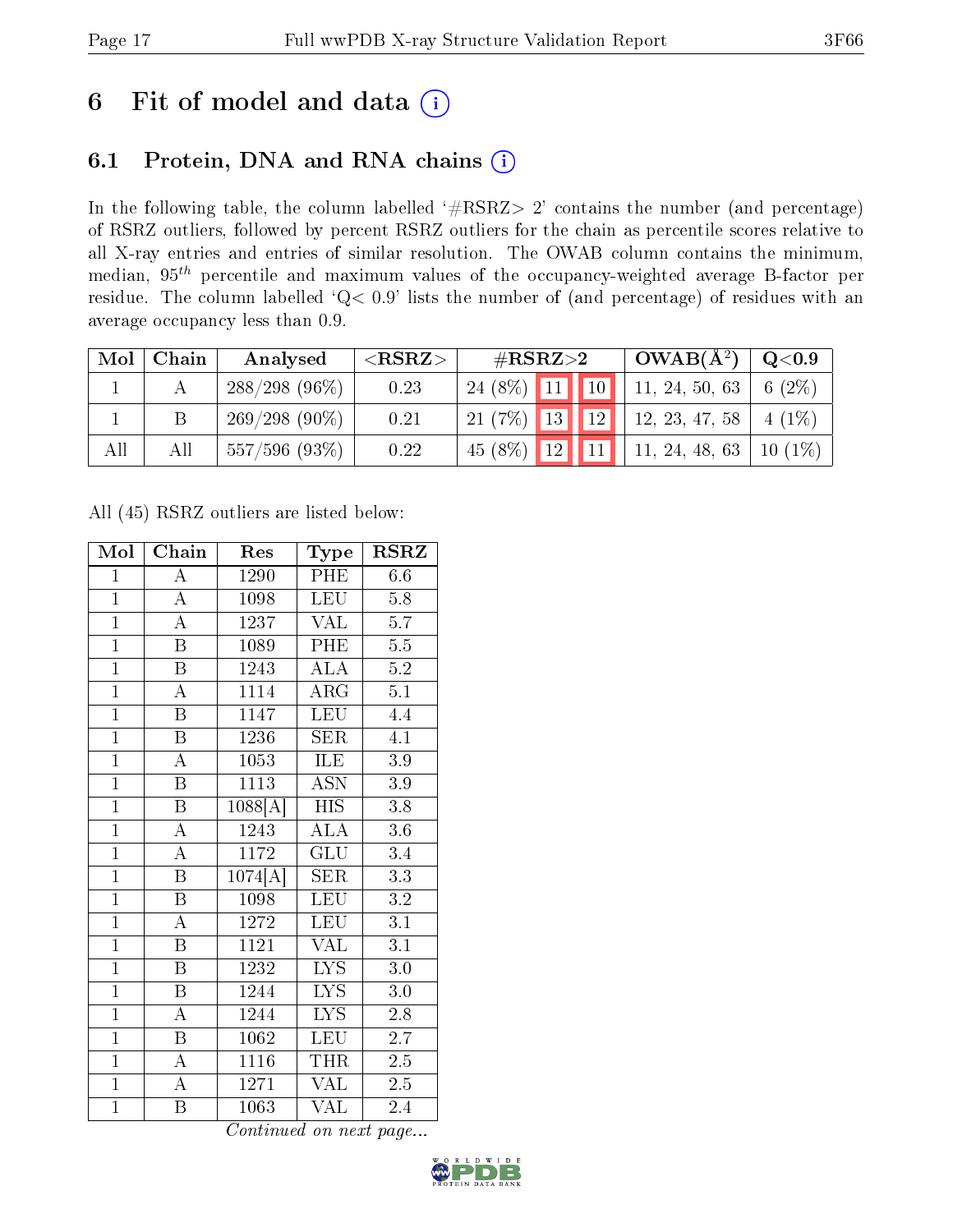| Mol            | Chain              | Res      | <b>Type</b> | <b>RSRZ</b>      |
|----------------|--------------------|----------|-------------|------------------|
| $\mathbf{1}$   | B                  | 1064     | <b>GLN</b>  | 2.4              |
| $\overline{1}$ | $\boldsymbol{A}$   | 1115     | ILE         | 2.4              |
| $\overline{1}$ | B                  | 1233     | GLU         | 2.4              |
| $\overline{1}$ | $\boldsymbol{A}$   | 1089     | PHE         | $\overline{2.3}$ |
| $\overline{1}$ | $\overline{\rm A}$ | 1104     | <b>LYS</b>  | 2.3              |
| $\mathbf{1}$   | B                  | 1073     | PRO         | 2.3              |
| $\overline{1}$ | $\bf{A}$           | 1055     | <b>LEU</b>  | 2.3              |
| $\overline{1}$ | $\overline{B}$     | 1269     | PHE         | 2.2              |
| $\mathbf{1}$   | $\bf{A}$           | 1081[A]  | <b>ASN</b>  | 2.2              |
| $\overline{1}$ | $\overline{A}$     | 1349     | <b>TYR</b>  | 2.2              |
| $\mathbf{1}$   | $\overline{A}$     | $1155\,$ | <b>VAL</b>  | 2.2              |
| $\mathbf{1}$   | $\overline{\rm A}$ | 1206     | ALA         | 2.2              |
| $\overline{1}$ | $\overline{B}$     | 1271     | <b>VAL</b>  | 2.2              |
| $\mathbf{1}$   | $\boldsymbol{A}$   | 1249     | TRP         | 2.2              |
| $\overline{1}$ | $\bf{A}$           | 1077     | ILE         | 2.1              |
| $\overline{1}$ | $\boldsymbol{A}$   | 1074[A]  | <b>SER</b>  | 2.1              |
| $\overline{1}$ | $\mathbf B$        | 1077     | ILE         | 2.1              |
| $\mathbf{1}$   | Β                  | 1086     | $\rm{ARG}$  | 2.1              |
| $\overline{1}$ | А                  | 1269     | PHE         | 2.1              |
| $\overline{1}$ | $\boldsymbol{A}$   | 1117     | <b>ASP</b>  | $2.0\,$          |
| $\overline{1}$ | B                  | 1068     | <b>HIS</b>  | $2.0\,$          |

Continued from previous page...

### 6.2 Non-standard residues in protein, DNA, RNA chains (i)

There are no non-standard protein/DNA/RNA residues in this entry.

### 6.3 Carbohydrates (i)

There are no carbohydrates in this entry.

### 6.4 Ligands  $(i)$

In the following table, the Atoms column lists the number of modelled atoms in the group and the number defined in the chemical component dictionary. The B-factors column lists the minimum, median,  $95<sup>th</sup>$  percentile and maximum values of B factors of atoms in the group. The column labelled  $Q < 0.9$ ' lists the number of atoms with occupancy less than 0.9.

| Mol | Type | Chain | $\operatorname{Res}$ | $\Delta t$ oms | $_+$ $\bf RSCC$ $\perp$ |      | $R$ RSR $\parallel$ B-factors( $\AA$ <sup>2</sup> ) | $^{\circ}$ Q<0.9 $^{\circ}$ |
|-----|------|-------|----------------------|----------------|-------------------------|------|-----------------------------------------------------|-----------------------------|
|     |      |       |                      | $\sim$         | 0.95                    | 0.10 | 18, 27, 32, 35                                      |                             |
|     | IH X |       |                      | 28<br>/28      | 0.96                    | 0.07 | 18, 26, 34, 42                                      |                             |

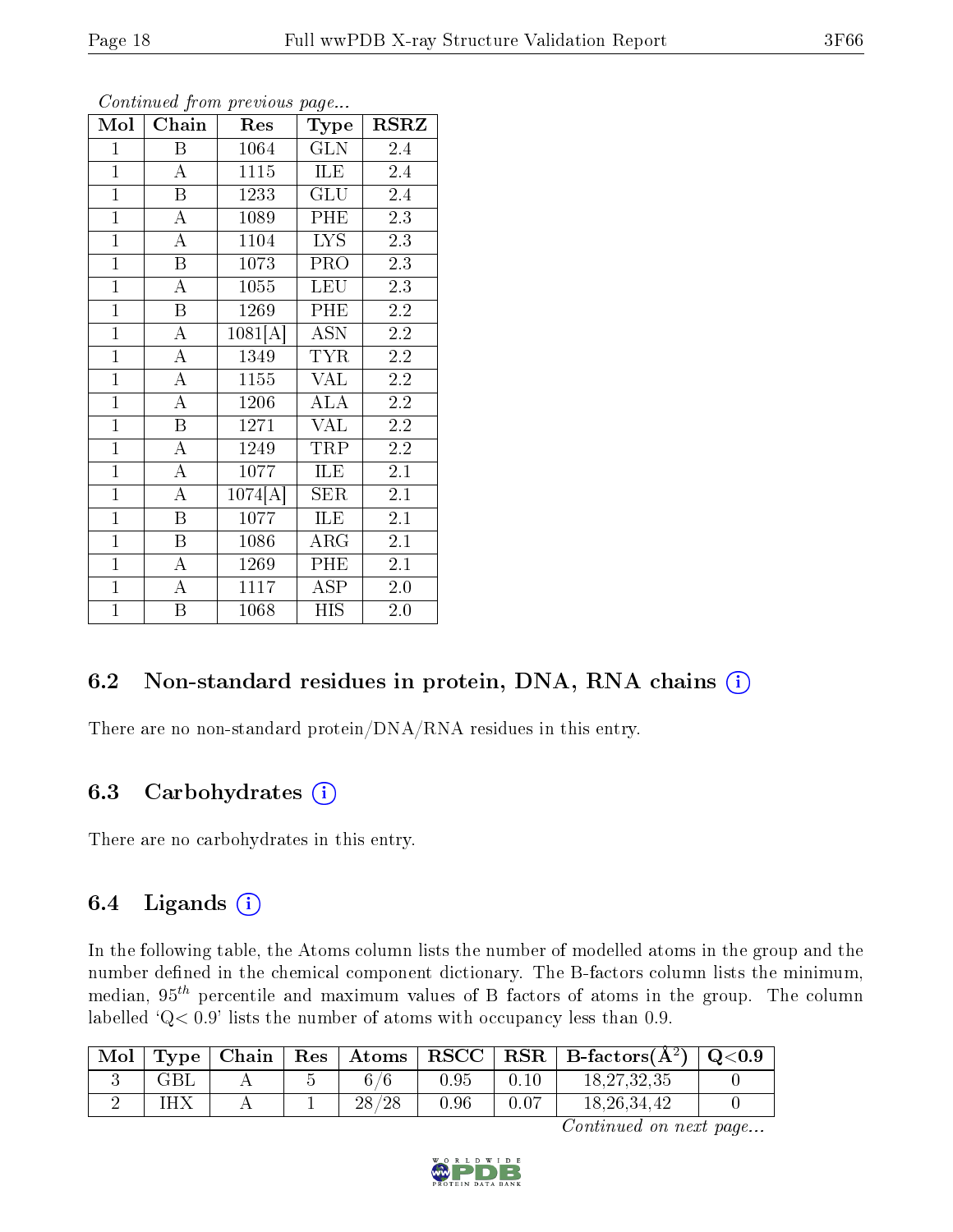| Mol            | Type                 | Chain | $\operatorname{Res}% \left( \mathcal{N}\right) \equiv\operatorname{Res}(\mathcal{N}_{0})\cap\mathcal{N}_{1}$ | Atoms | $_{\rm RSCC}$ | <b>RSR</b> | <b>B</b> -factors( $\overline{A^2}$ ) | Q <sub>0.9</sub> |
|----------------|----------------------|-------|--------------------------------------------------------------------------------------------------------------|-------|---------------|------------|---------------------------------------|------------------|
| $\overline{2}$ | IHX                  |       | $\overline{2}$                                                                                               | 28/28 | 0.96          | 0.08       | 18, 26, 41, 46                        |                  |
| 3              | GBL                  |       |                                                                                                              | 6/6   | 0.97          | 0.13       | 19, 21, 21, 29                        |                  |
| 3              | GBL                  |       | 4                                                                                                            | 6/6   | 0.98          | 0.11       | 29, 31, 35, 37                        |                  |
| 9              | GBL                  | В     | 1350                                                                                                         | 6/6   | 0.98          | 0.05       | 12, 19, 24, 30                        |                  |
|                | ΝA                   | В     | 6                                                                                                            |       | 0.99          | 0.09       | 34, 34, 34, 34                        |                  |
| ച              | $\operatorname{GBL}$ |       | 3                                                                                                            | 6/6   | 0.99          | 0.09       | 20, 22, 22, 25                        |                  |

Continued from previous page...

The following is a graphical depiction of the model fit to experimental electron density of all instances of the Ligand of Interest. In addition, ligands with molecular weight  $> 250$  and outliers as shown on the geometry validation Tables will also be included. Each fit is shown from different orientation to approximate a three-dimensional view.